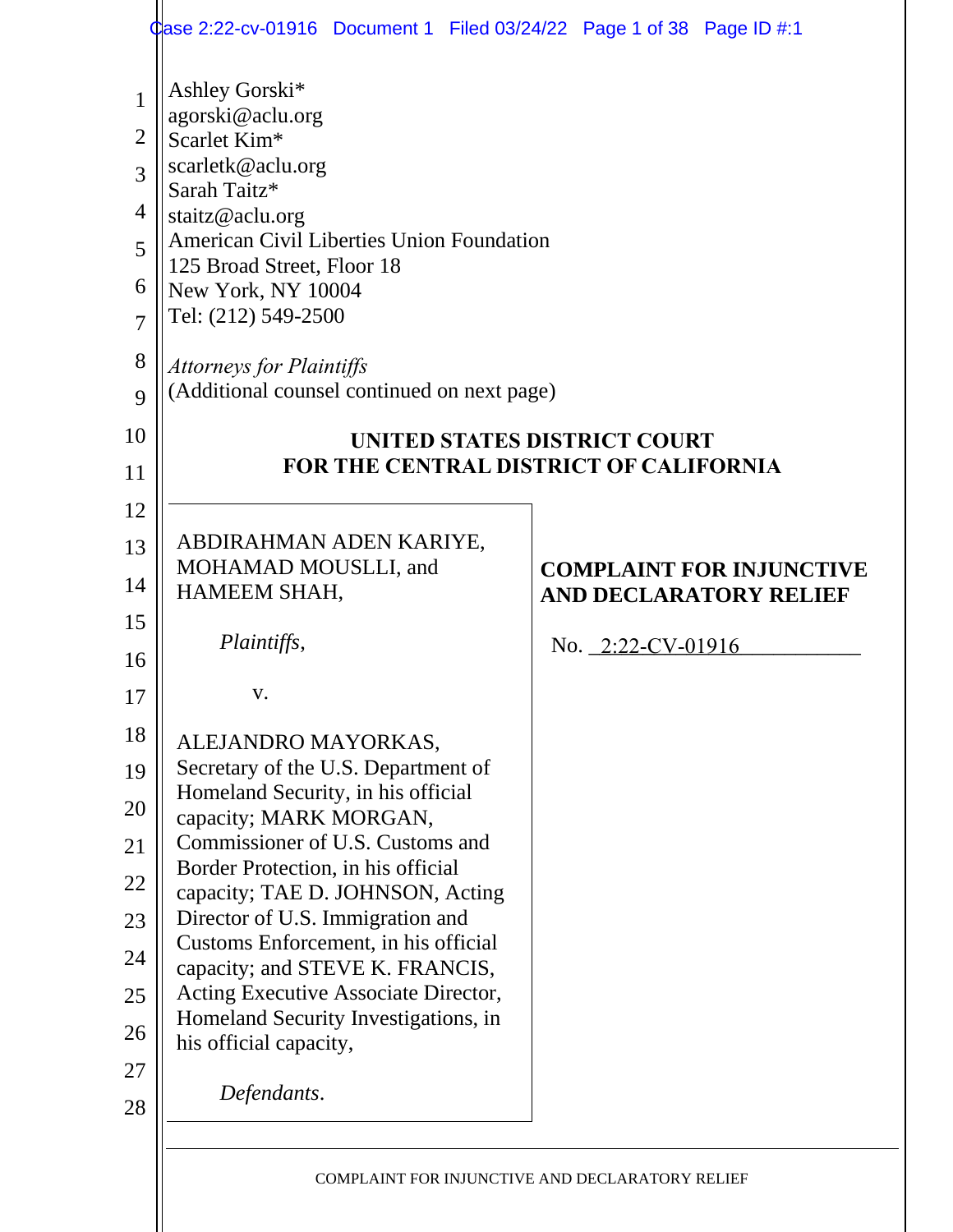|                | $\alpha$ ase 2:22-cv-01916 Document 1 Filed 03/24/22 Page 2 of 38 Page ID #:2                  |  |  |  |  |  |  |  |  |  |
|----------------|------------------------------------------------------------------------------------------------|--|--|--|--|--|--|--|--|--|
| $\mathbf{1}$   | Mohammad Tajsar (SBN 280152)                                                                   |  |  |  |  |  |  |  |  |  |
| $\overline{2}$ | mtajsar@aclusocal.org<br><b>ACLU Foundation of Southern California</b><br>1313 West 8th Street |  |  |  |  |  |  |  |  |  |
| $\overline{3}$ |                                                                                                |  |  |  |  |  |  |  |  |  |
| 4              | Los Angeles, CA 90017<br>Tel: (213) 977-9500                                                   |  |  |  |  |  |  |  |  |  |
| 5              | Daniel Mach*                                                                                   |  |  |  |  |  |  |  |  |  |
| 6              | dmach@aclu.org                                                                                 |  |  |  |  |  |  |  |  |  |
| $\overline{7}$ | Heather L. Weaver (SBN 226853)<br>hweaver@aclu.org                                             |  |  |  |  |  |  |  |  |  |
| 8              | American Civil Liberties Union Foundation                                                      |  |  |  |  |  |  |  |  |  |
| 9              | 915 15th St., NW Ste. 600<br>Washington, DC 20005                                              |  |  |  |  |  |  |  |  |  |
| 10             | Tel: (202) 675-2330                                                                            |  |  |  |  |  |  |  |  |  |
| 11             | Teresa Nelson*                                                                                 |  |  |  |  |  |  |  |  |  |
| 12<br>13       | tnelson@aclu-mn.org<br>American Civil Liberties Union of Minnesota                             |  |  |  |  |  |  |  |  |  |
| 14             | P.O. Box 14720                                                                                 |  |  |  |  |  |  |  |  |  |
| 15             | Minneapolis, MN 55415<br>Tel: (651) 645-4097                                                   |  |  |  |  |  |  |  |  |  |
| 16             |                                                                                                |  |  |  |  |  |  |  |  |  |
| 17             | *Motion for pro hac vice admission to be filed                                                 |  |  |  |  |  |  |  |  |  |
| 18             |                                                                                                |  |  |  |  |  |  |  |  |  |
| 19             |                                                                                                |  |  |  |  |  |  |  |  |  |
| 20             |                                                                                                |  |  |  |  |  |  |  |  |  |
| 21             |                                                                                                |  |  |  |  |  |  |  |  |  |
| 22             |                                                                                                |  |  |  |  |  |  |  |  |  |
| 23             |                                                                                                |  |  |  |  |  |  |  |  |  |
| 24             |                                                                                                |  |  |  |  |  |  |  |  |  |
| 25             |                                                                                                |  |  |  |  |  |  |  |  |  |
| 26             |                                                                                                |  |  |  |  |  |  |  |  |  |
| 27             |                                                                                                |  |  |  |  |  |  |  |  |  |
| 28             |                                                                                                |  |  |  |  |  |  |  |  |  |
|                | COMPLAINT FOR INJUNCTIVE AND DECLARATORY RELIEF                                                |  |  |  |  |  |  |  |  |  |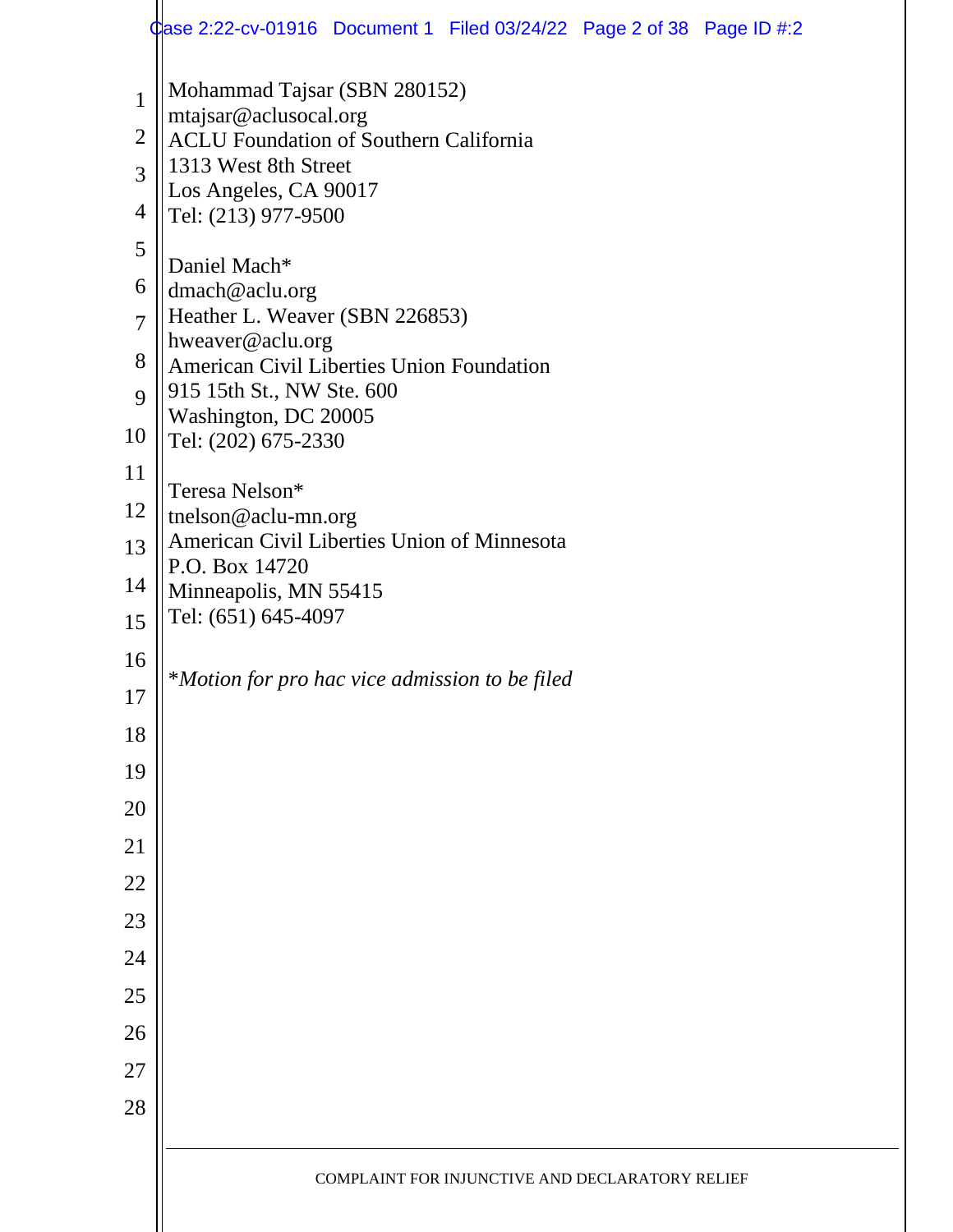1

#### **INTRODUCTION**

2 3 4 5 6 7 8 9 10 1. "How often do you pray?" "Do you attend mosque?" "Which mosque do you attend?" "Are you Sunni or Shi'a?" These are just some of the deeply personal and religiously intrusive questions that federal border officers ask Plaintiffs—three Muslim U.S. citizens—when they return home to the United States from international travel. Border officers ask these questions pursuant to a broader policy and/or practice by U.S. Customs and Border Protection ("CBP") and Homeland Security Investigations ("HSI") of targeting Muslim American travelers for questioning about their religious beliefs, practices, and associations, and retaining the answers in a law enforcement database for up to 75 years.

11 12 13 14 15 16 17 18 19 20 21 22 2. Religious questioning such as this violates the U.S. Constitution. It furthers no valid—let alone compelling—government interest, and it is an affront to the First Amendment freedoms of religion and association. Moreover, because Defendants specifically target Muslim Americans for such questioning, they also violate the First and Fifth Amendments' protections against unequal treatment on the basis of religion. Just as border officers may not single out Christian Americans to ask what denomination they are, which church they attend, and how regularly they pray, singling out Muslim Americans for similar questions is unconstitutional. Plaintiffs are entitled to full and equal membership in American society. By targeting Plaintiffs for religious questioning merely because they are Muslim, Defendants' border officers stigmatize them for adhering to a particular faith and condemn their religion as subject to suspicion and distrust.

23 24 25 26 27 3. This practice also violates the Religious Freedom Restoration Act ("RFRA"), 42 U.S.C. § 2000bb *et seq*. It imposes substantial pressure on Plaintiffs to modify or abandon certain religious practices and expression while traveling, contrary to their religious beliefs, in an effort to avoid calling further attention to their Muslim faith and incurring additional intrusive questioning.

28

4. Through this lawsuit, Plaintiffs seek a declaratory judgment that the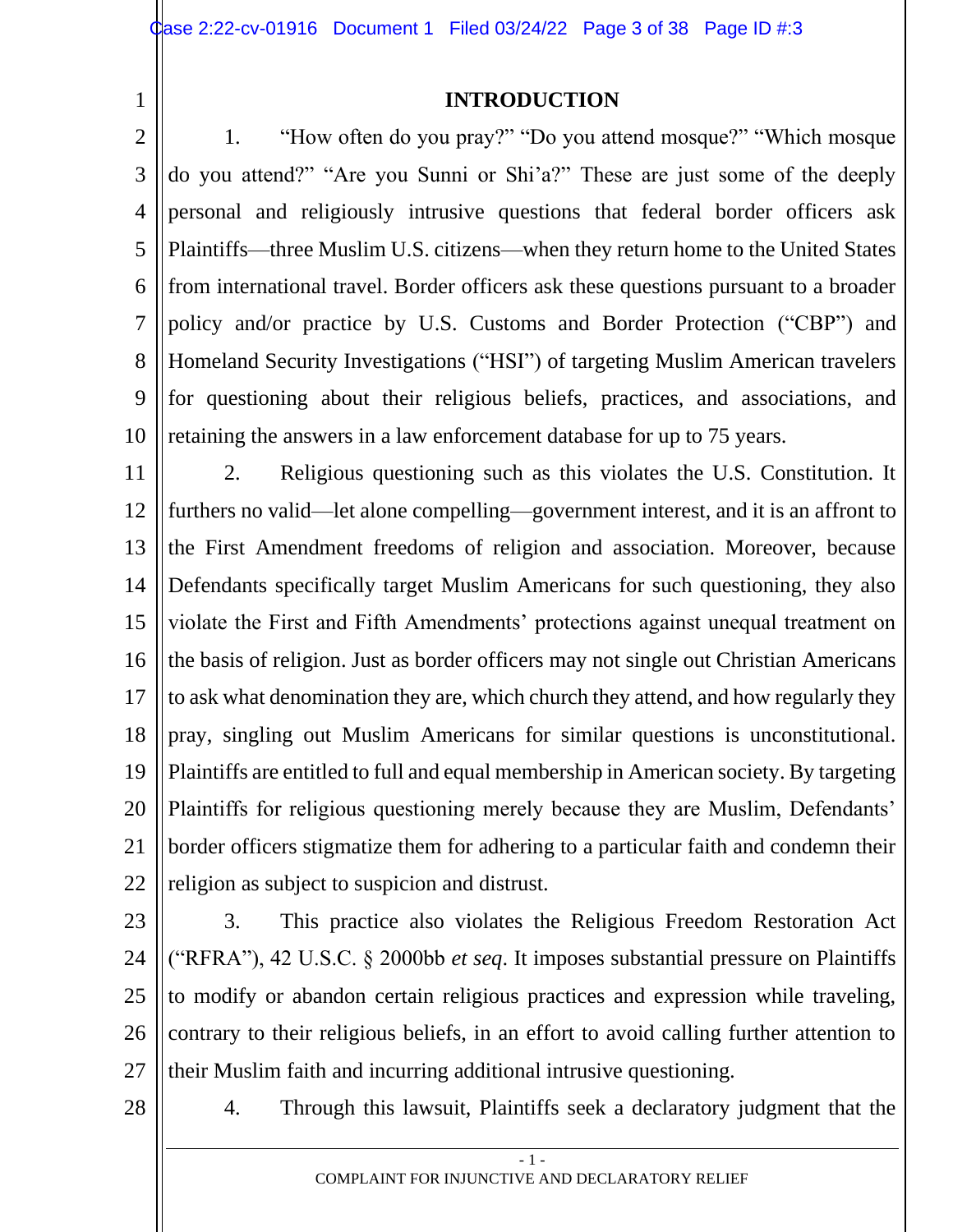1 2 3 4 5 6 7 8 9 10 11 12 13 14 15 16 17 18 19 20 21 22 23 24 25 26 27 28 religious questioning of them, and the policy and/or practice of religious questioning by the U.S. Department of Homeland Security ("DHS") and CBP, violates the First and Fifth Amendments and RFRA. Plaintiffs also seek an injunction prohibiting DHS and CBP from questioning them at ports of entry about their religious beliefs, practices, and associations. Finally, Plaintiffs seek an injunction requiring Defendants to expunge records containing information unlawfully obtained through their religious questioning of Plaintiffs. **JURISDICTION AND VENUE** 5. This Court has subject matter jurisdiction over Plaintiffs' claims under 28 U.S.C. § 1331. 6. This Court has authority to issue declaratory and injunctive relief pursuant to 28 U.S.C. §§ 2201–02, Rule 57 of the Federal Rules of Civil Procedure, and its inherent equitable powers. 7. Venue is proper in this Court pursuant to 28 U.S.C. § 1391(e). A substantial part of the events giving rise to Plaintiffs' claims occurred in this Court's judicial district, and Defendants are officers of the United States sued in their official capacities. **PARTIES** *Plaintiffs* 8. Plaintiff Imam Abdirahman Aden Kariye is a U.S. citizen who lives in Bloomington, Minnesota. He is Muslim and serves as an imam at a local mosque. 9. Plaintiff Mohamad Mouslli is a U.S. citizen who lives in Gilbert, Arizona, with his wife and three children. He is Muslim and works in commercial real estate. 10. Plaintiff Hameem Shah is a U.S. citizen who lives in Plano, Texas. He is Muslim and works in financial services. *Defendants* 11. Defendants, who are responsible for the challenged religious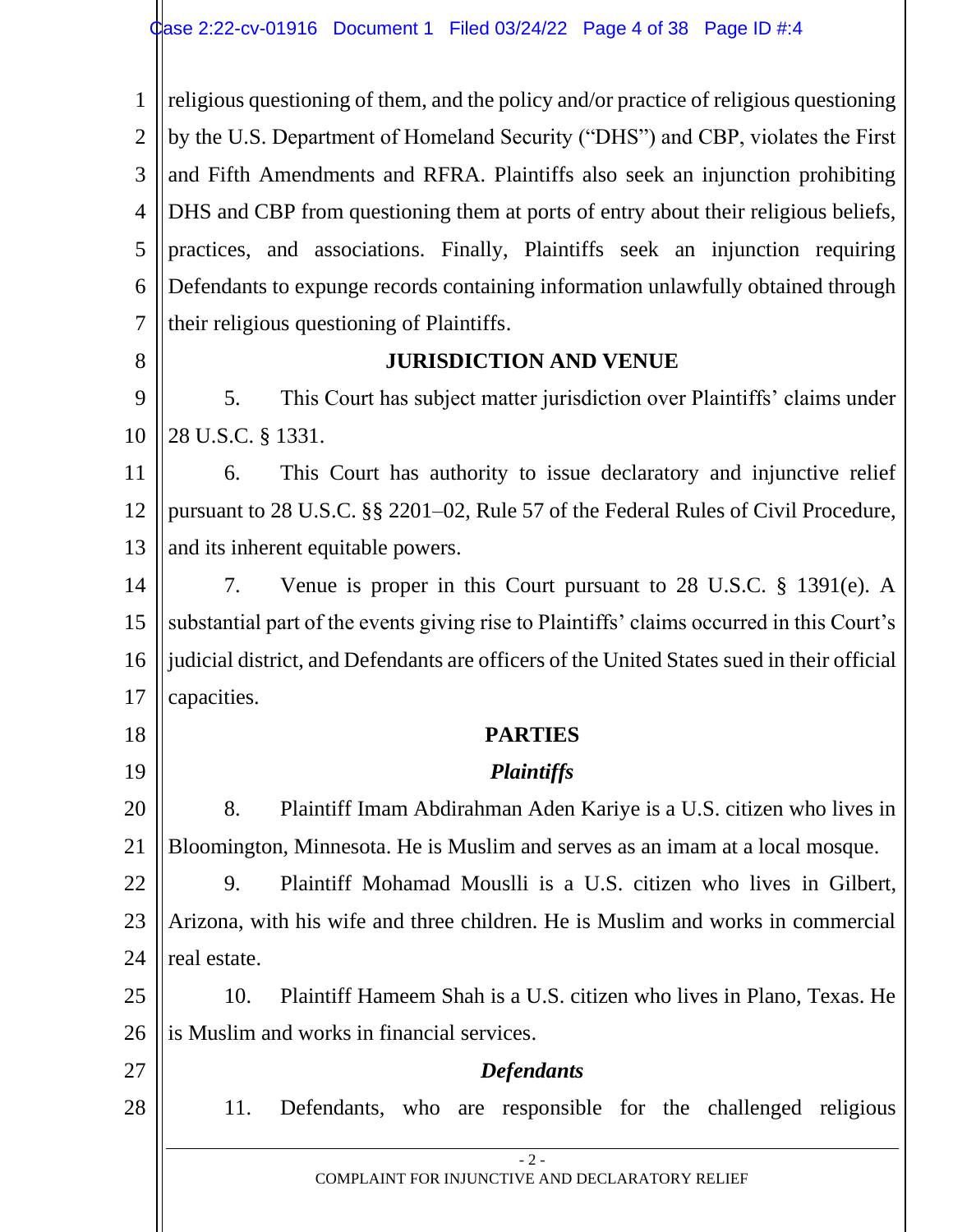1 2 3 questioning and retention of information, are the heads of the DHS and its agencies: CBP and U.S. Immigration and Customs Enforcement ("ICE"), of which HSI is a subcomponent.

4 5 6 12. Defendant Alejandro Mayorkas is the Secretary of DHS. He has authority over all DHS policies and practices, including those challenged in this lawsuit. Plaintiffs sue him in his official capacity.

- 7 8 9 13. Defendant Chris Magnus is the Commissioner of CBP. He has authority over all CBP policies and practices, including those challenged in this lawsuit. Plaintiffs sue him in his official capacity.
- 10 11 12 14. Defendant Tae Johnson is Acting Director of ICE. He has authority over all ICE policies and practices, including those challenged in this lawsuit. Plaintiffs sue him in his official capacity.
- 13 14 15 15. Defendant Steve K. Francis is the Acting Executive Associate Director of HSI. He has authority over all HSI policies and practices, including those challenged in this lawsuit. Plaintiffs sue him in his official capacity.
- 16
- 17

#### **FACTUAL BACKGROUND**

## *Religious Questioning of Muslim Americans at the U.S. Border*

18 19 20 16. At border crossings and international airports in the United States, Defendants' border officers frequently subject travelers who are Muslim, or whom they perceive to be Muslim, to questioning about their religion.

21 22 23 24 25 26 27 28 17. In May 2011, after the American Civil Liberties Union ("ACLU") and other organizations submitted complaints to DHS describing border questioning of Muslim Americans about their religious beliefs and practices, the DHS Office for Civil Rights and Civil Liberties ("CRCL") disclosed that it had opened an investigation into CBP questioning "of U.S. citizens and legal residents who are Muslim, or appear to be Muslim, about their religious and political beliefs, associations, and religious practices and charitable activities protected by the First Amendment and Federal law." In a letter to the ACLU dated May 3, 2011, CRCL

> - 3 - COMPLAINT FOR INJUNCTIVE AND DECLARATORY RELIEF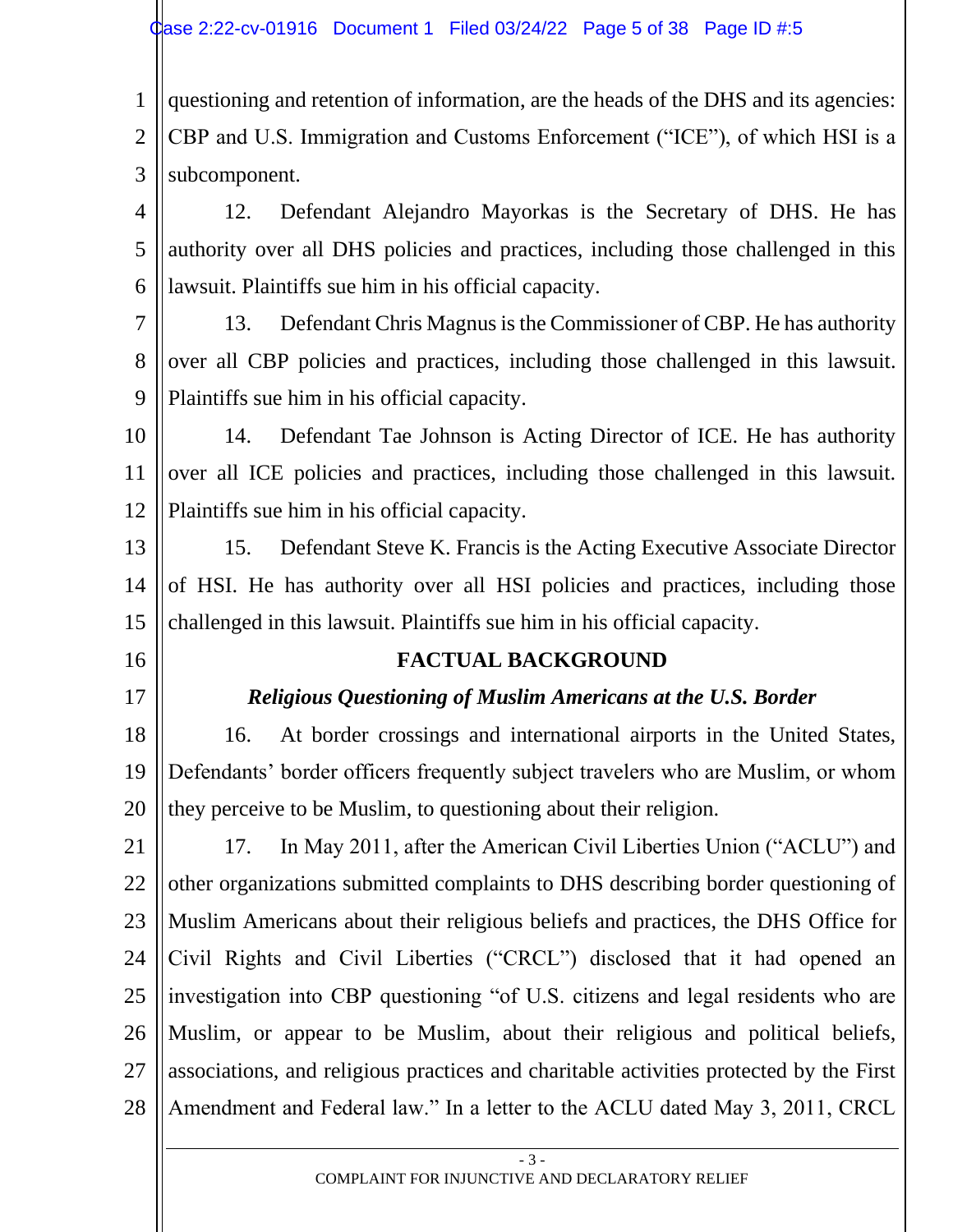1 2 3 stated that it had received "a number of complaints like yours, alleging that U.S. Customs and Border Protection (CBP) officers have engaged in inappropriate questioning about religious affiliation and practices during border screening."

4

5 6 7 8 9 10 18. In a memorandum dated May 3, 2011 ("May 3 Memorandum"), CRCL informed the CBP Commissioner that it had received "numerous accounts from American citizens, legal permanent residents, and visitors who are Arab and/or Muslim, alleging that officials from U.S. Customs and Border Protection (CBP) repeatedly question them and other members of their communities about their religious practices or other First Amendment protected activities, in violation of their civil rights or civil liberties."

11 12 13 14 15 16 19. The May 3 Memorandum included detailed descriptions of border officers' questioning of Muslims about their religious beliefs and practices including whether the travelers were Muslim, whether they attended a mosque, how frequently they prayed, and whether they were Sunni or Shi'a—at various ports of entry across the United States, including in Boston, Buffalo, Miami, Seattle, Detroit, Atlanta, and New York City.

17 18 19 20 20. In July 2012, CRCL informed the ACLU and other organizations that it had suspended its investigation into border questioning about religious beliefs and practices because individuals had filed a lawsuit challenging the practice. That litigation is pending.

21 22 23 21. On information and belief, CRCL never resumed its investigation or issued findings about whether border questioning about religious beliefs and practices complies with federal law.

24

25 22. Religious questioning of Muslim Americans at ports of entry continues today, as Plaintiffs' experiences demonstrate.

26 27 28 23. Far from prohibiting this unconstitutional and unlawful conduct, Defendants' written policies permit border officers to question Americans about their religious beliefs, practices, and associations. For example, ICE requires its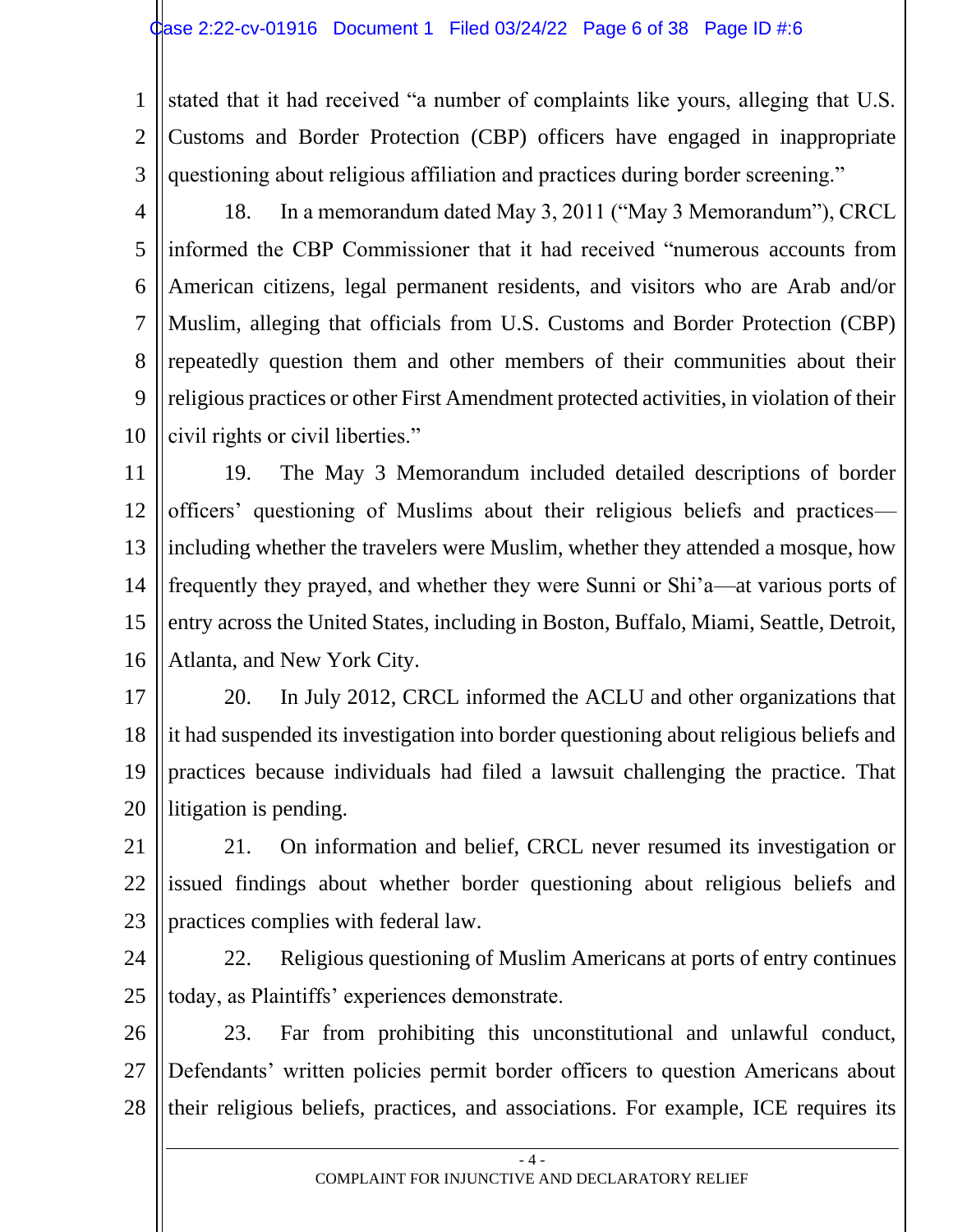1 2 3 4 5 6 7 officers who work at ports of entry to carry with them a sample questionnaire to guide their interrogations of travelers, which includes intrusive questions about a traveler's religious beliefs, practices, and associations. CBP has a policy that allows it to collect and maintain information about an individual's religious beliefs, practices, and associations in numerous circumstances. On information and belief, CBP views the collection and retention of Plaintiffs' responses to the religious questioning described herein as authorized by its policy.

8 9 10 11 12 13 14 24. But Defendants' border officers do not direct these intrusive questions to all travelers. Rather, Defendants have a policy and/or practice of intentionally targeting selected Muslims (or individuals perceived to be Muslim) for religious questioning. While Defendants' border officers routinely and intentionally single out Muslim Americans to demand answers to religious questions, travelers perceived as practicing faiths other than Islam are not routinely subjected to similarly intrusive questioning about their religious beliefs, practices, and associations.

15 16 17 25. This religious questioning of Muslims typically takes place in the context of "secondary inspection," a procedure by which CBP detains, questions, and searches certain travelers before they are permitted to enter the country.

18

19

20

21

22

23

24

25

26

27

28

26. The secondary inspection environment is inherently coercive:

- a. Border officers carry weapons, typically identify themselves as border officers or wear government uniforms, and command travelers to enter and remain in the secondary inspection areas.
- b. Travelers are not free to leave those areas until officers give them permission.
- c. Secondary inspection areas are separated from the public areas of airports or other ports of entry.
- d. During the secondary inspection process, border officers typically take possession of travelers' passports and routinely conduct physical searches and/or searches of travelers' belongings, including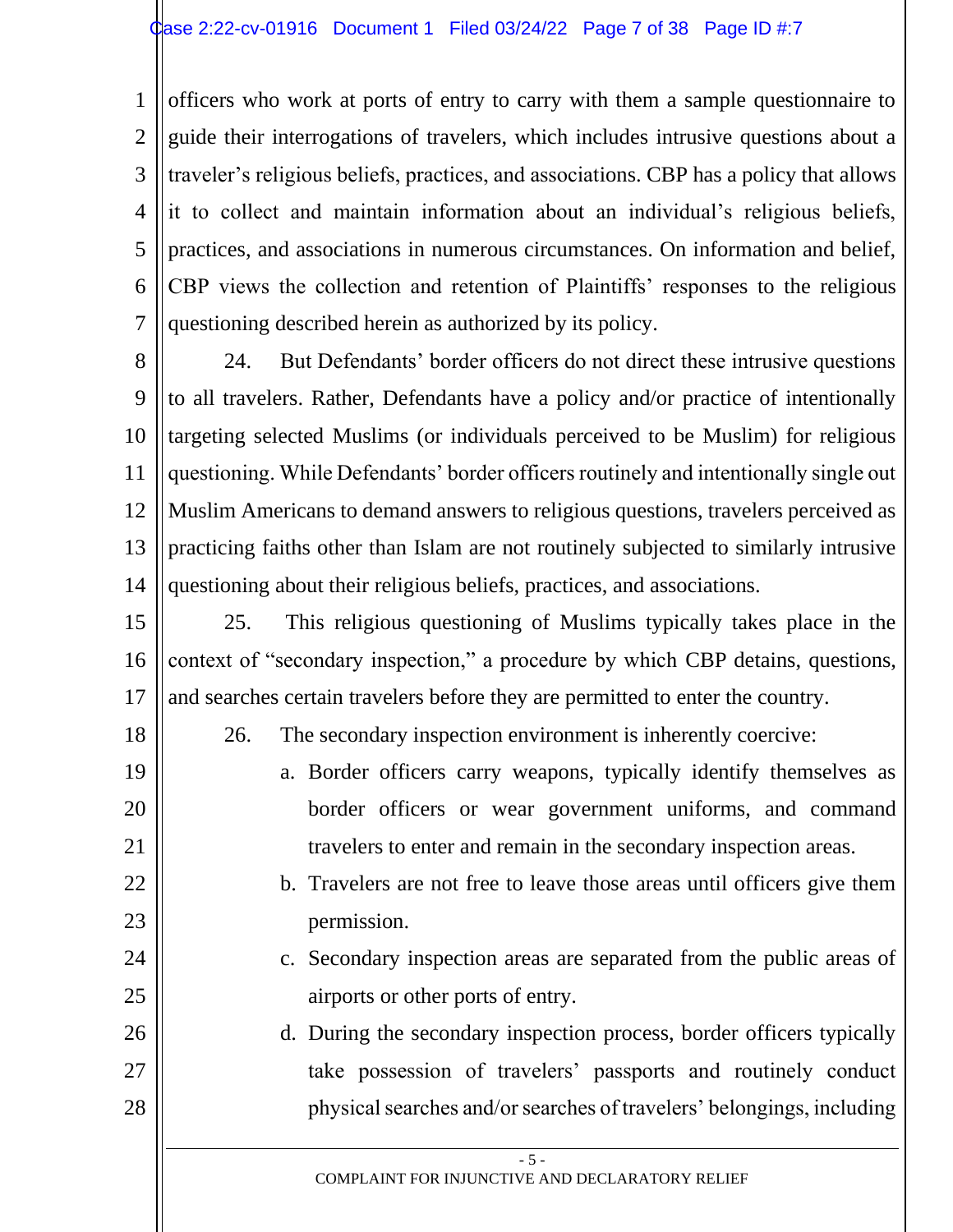their electronic devices. Border officers use the coercive nature of the secondary inspection environment to compel Muslim American travelers to answer intrusive questions about their religious beliefs, practices, and associations.

5 6 7 8 27. Because of the coercive nature of secondary inspections, Muslim American travelers singled out for religious questioning during this process have no meaningful choice but to disclose their First Amendment-protected beliefs and activity in response to border officers' inquiries.

9 10 11 12 13 14 15 16 28. CBP officers are required to create a record of every secondary inspection at an airport or land crossing. As part of this record, they routinely document travelers' responses to questions asked during secondary inspections, including Muslim Americans' coerced responses to questions about their religious beliefs, practices, and associations. When HSI agents are involved in or otherwise present during secondary inspection, they also routinely create and maintain records of the secondary inspection, including Muslim Americans' coerced responses to questions about their religious beliefs, practices, and associations.

17 18 19 20 21 22 29. Border officers input the records of secondary inspections into DHS databases, including a DHS database called TECS, which is the updated and modified version of the former Treasury Enforcement Communications System. TECS functions as a repository for the sharing of information among tens of thousands of federal, state, local, tribal, and foreign law enforcement, counterterrorism, and border security agencies.

23 24

25

26

27

28

1

2

3

4

a. TECS users include personnel from CBP, ICE, the Federal Bureau of Investigation, Department of Defense, Transportation Security Administration, U.S. Citizenship and Immigration Services, U.S. Drug Enforcement Administration, and Department of State.

b. TECS data is also accessible to officers from over 45,000 state and local police departments.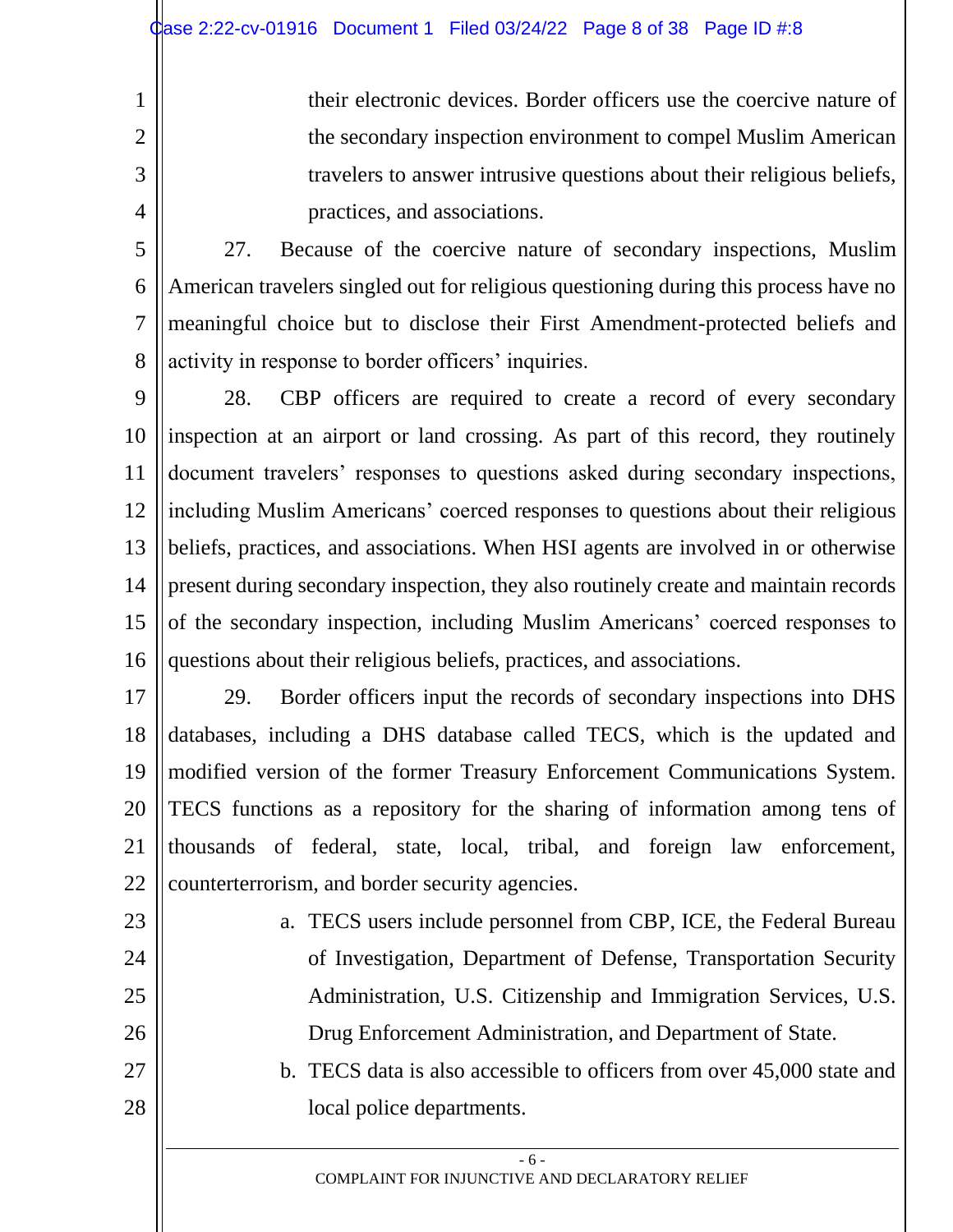1

9

10

11

c. Data is retained in TECS for up to 75 years.

2 3 4 5 6 7 8 30. Being Muslim and practicing Islam are protected religious belief and activity. Religious belief and practice do not indicate that an individual has or is engaged in any immigration or customs-related crime within CBP's enforcement mandate. Nor does being Muslim or practicing Islam indicate that an individual has or is engaged in any other unlawful activity. Accordingly, Muslim travelers' personal religious information is not germane to any legitimate purpose that Defendants may assert.

# **RELIGIOUS QUESTIONING OF PLAINTIFFS BY DEFENDANTS' BORDER OFFICERS**

# **Abdirahman Aden Kariye**

12 13 14 15 31. Imam Abdirahman Aden Kariye is a U.S. citizen and an imam at a mosque in Bloomington, Minnesota. He is a prominent member of the local Muslim and interfaith communities, as well as an active participant in civic life and charitable endeavors.

16 17 18 19 20 21 32. CBP officers have questioned Imam Kariye about his Muslim faith on at least five occasions. On each occasion, the environment was coercive: CBP officers wearing uniforms and carrying weapons commanded Imam Kariye to enter and remain in an area separated from other travelers, usually a windowless room. They took Imam Kariye's belongings from him, searched his electronic devices, and questioned him at length.

22

## *First Religious Questioning Incident: September 12, 2017*

23 24 25 33. On September 12, 2017, Imam Kariye arrived home to the United States from Saudi Arabia, where he had participated in the Hajj. The Hajj is a sacred religious pilgrimage to Mecca, the holiest city for Muslims.

26 27 28 34. Upon his arrival at the Seattle-Tacoma International Airport, Imam Kariye was detained for secondary inspection by CBP in a small, windowless room.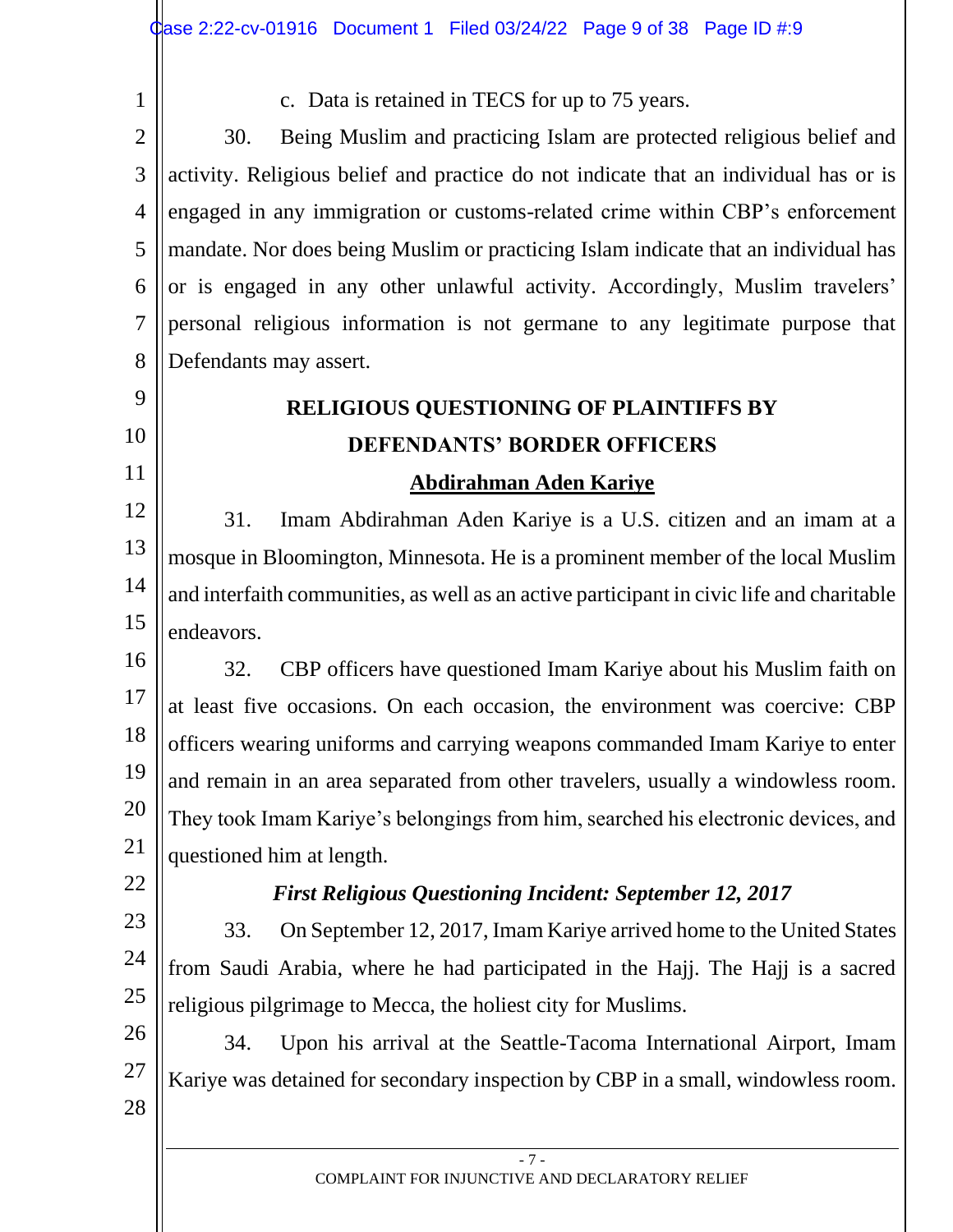1 2 Two CBP officers were present during the detention, which lasted for approximately two hours.

3 4 5 35. During the detention, a CBP officer questioned Imam Kariye about his religious beliefs, practices, and associations, including questions about which mosque he attends and whether he had been on the Hajj before.

6 7 8 36. Imam Kariye answered these questions because he was not free to leave without the permission of a CBP officer and reasonably felt that he had no choice but to answer, based on the coercive circumstances of his detention.

9 10 11 37. A CBP officer took notes during Imam Kariye's detention, including while Imam Kariye responded to CBP's questions about his religious beliefs, practices, and associations.

12

#### *Second Religious Questioning Incident: February 6, 2019*

13 14 15 16 17 18 38. On February 6, 2019, CBP again subjected Imam Kariye to religious questioning during secondary inspection at the Peace Arch Border Crossing near Blaine, Washington. Imam Kariye was returning to the United States by car from a trip to Vancouver, where he had been on a vacation with friends. Two CBP officers detained Imam Kariye for approximately three hours. The officers told Imam Kariye that he would not be free to leave unless he answered their questions.

19 20 21 22 23 24 39. During the detention, a CBP officer questioned Imam Kariye about his religious beliefs, practices, and associations, including questions about Imam Kariye's involvement with a charitable organization affiliated with Muslim communities, how he fundraised for this charity, and whether his fundraising involved visiting mosques. The obligation to provide charity and assistance to the needy, or *zakat*, is a central tenet of Islam.

25 26 27 28 40. Imam Kariye answered the CBP officer's questions about his religious charitable beliefs and activities because he was not free to leave without the permission of a CBP officer and reasonably felt that he had no choice but to answer, based on the coercive circumstances of his detention.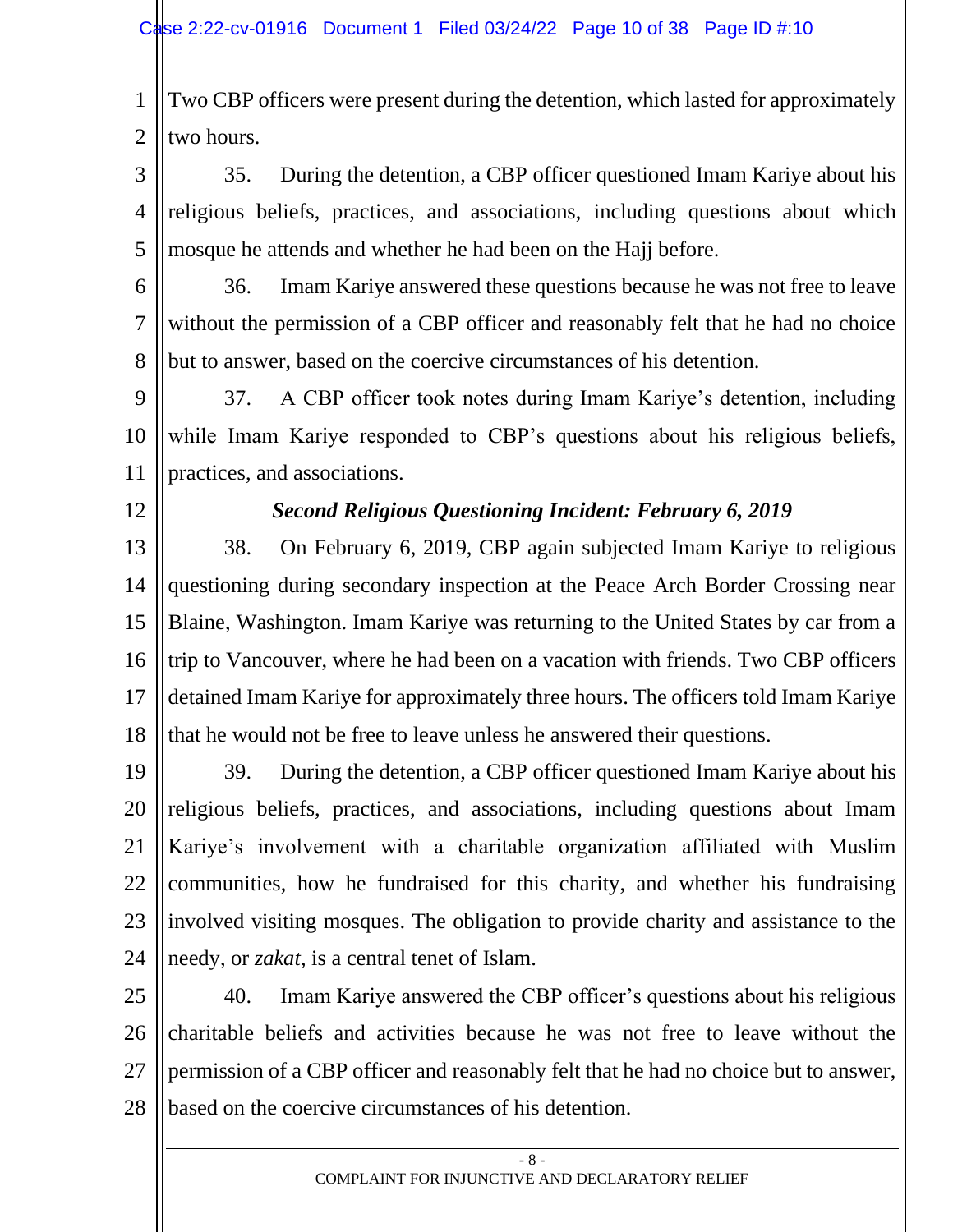1 2 3 41. A CBP officer took notes during Imam Kariye's detention, including while Imam Kariye responded to CBP's questions about his religious beliefs, practices, and associations.

4

#### *Third Religious Questioning Incident: November 24, 2019*

5 6 7 8 9 10 11 42. On November 24, 2019, CBP again subjected Imam Kariye to religious questioning during secondary inspection in a CBP preclearance area at Ottawa International Airport in Canada. CBP officers are posted at Ottawa International Airport and conduct inspections there for travelers headed to the United States. Imam Kariye was returning to the United States after attending a wedding in Canada. He was flying to Detroit, Michigan, and then to Seattle, Washington. A CBP officer detained Imam Kariye for approximately one hour in a small, windowless room.

12 13 14 15 16 17 18 43. During the detention, the CBP officer questioned Imam Kariye about his religious associations. In particular, the officer questioned Imam Kariye about a youth sports league that he helped to run. Although Imam Kariye had not informed the officer that he was Muslim, the officer asked whether the sports league was "for black and white kids, or is it just for Muslim kids?" Imam Kariye understood the question as an acknowledgment of his Islamic faith and an attempt to ascertain what kinds of religious activities he participated in.

19 20 21 44. Imam Kariye answered the questions because he was not free to leave without the permission of a CBP officer and reasonably felt that he had no choice but to answer, based on the coercive circumstances of his detention.

22 23 24 45. The CBP officer took notes during Imam Kariye's detention, including while Imam Kariye responded to CBP's questioning about his religious beliefs and associations.

25

#### *Fourth Religious Questioning Incident: August 16, 2020*

26 27 28 46. On August 16, 2020, CBP officers again subjected Imam Kariye to religious questioning during secondary inspection at the Seattle-Tacoma International Airport. Imam Kariye was returning to the United States from a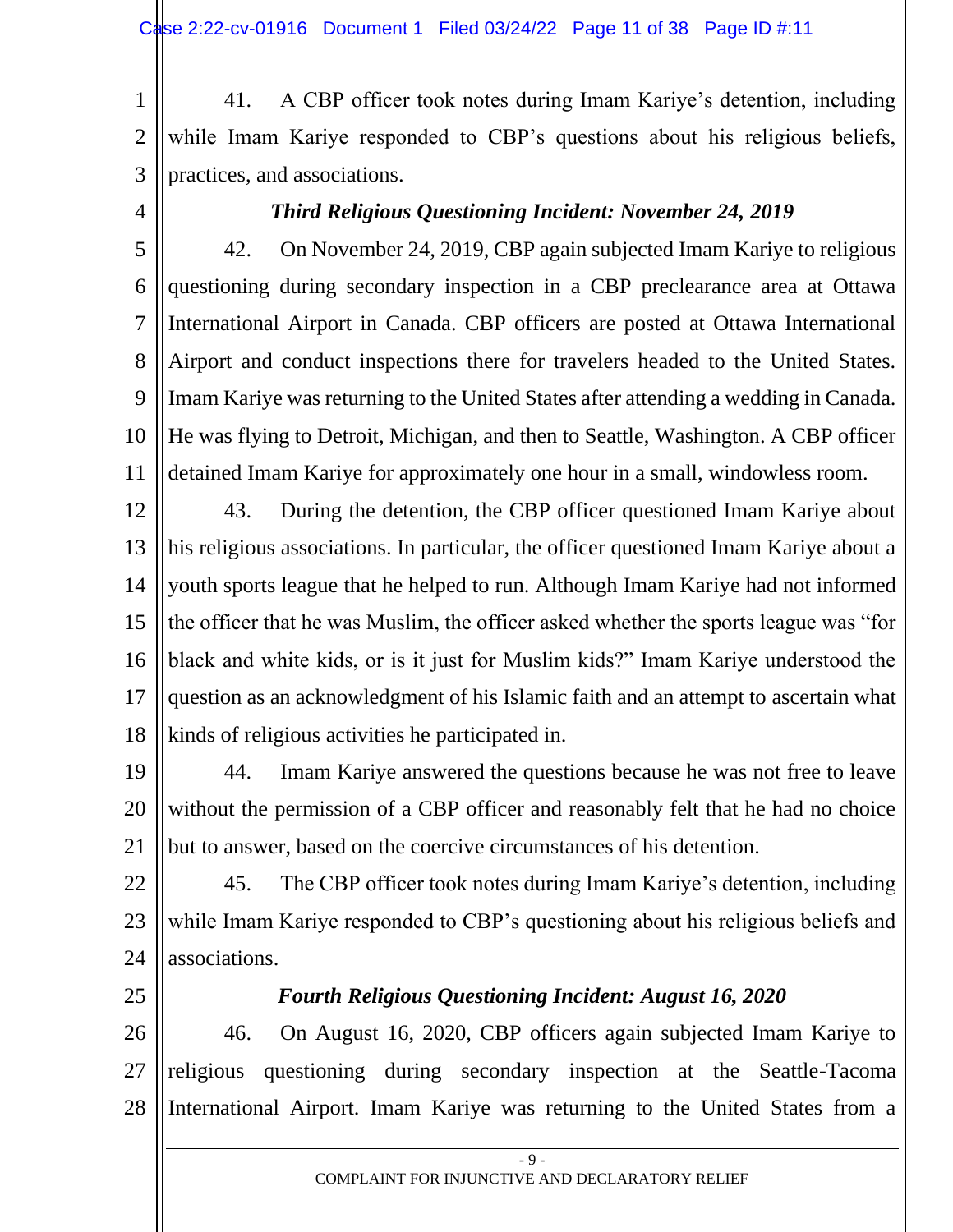1 2 3 4 5 6 vacation with a friend. He had traveled from Turkey to Seattle, Washington, via the Netherlands. CBP officers had photographs of Imam Kariye that they used to identify him when he came off the jet bridge. Multiple CBP officers detained him for several hours in a small, windowless room. To the best of Imam Kariye's recollection, one of the officers, a supervisor, was named "Abdullah Shafaz" or something close to it.

7 8 47. During the detention, CBP officers questioned Imam Kariye about his religious beliefs, practices, and associations. These questions included:

- 9 10 a. What type of Muslim are you?
	- b. Are you Sunni or Shi'a?
- 11 c. Are you Salafi or Sufi?
	- d. What type of Islamic lectures do you give?
- 13 e. Where did you study Islam?
	- f. How is knowledge transmitted in Islam?
- 15 g. Do you listen to music?
	- h. What kind of music do you listen do?
		- i. What are your views on Ibn Taymiyyah?

18 19 20 21 48. Imam Kariye understood the questions regarding music (religious opinions about which can vary among Muslims) and his views on Ibn Taymiyyah, a medieval Muslim scholar, as designed to elicit information about the nature and strength of his religious beliefs and practices.

22

12

14

16

17

23 24 25 26 49. During the detention, a CBP officer threatened Imam Kariye multiple times with retaliation. The officer said that, if Imam Kariye did not cooperate, CBP would make things harder for him. The officer also said that Imam Kariye was welcome to challenge the legality of the detention, but if he did so publicly or went to the media, CBP would make things harder for him during his future travels.

27

28 50. Imam Kariye answered the CBP officers' questions because he was not free to leave without the permission of a CBP officer and reasonably felt that he had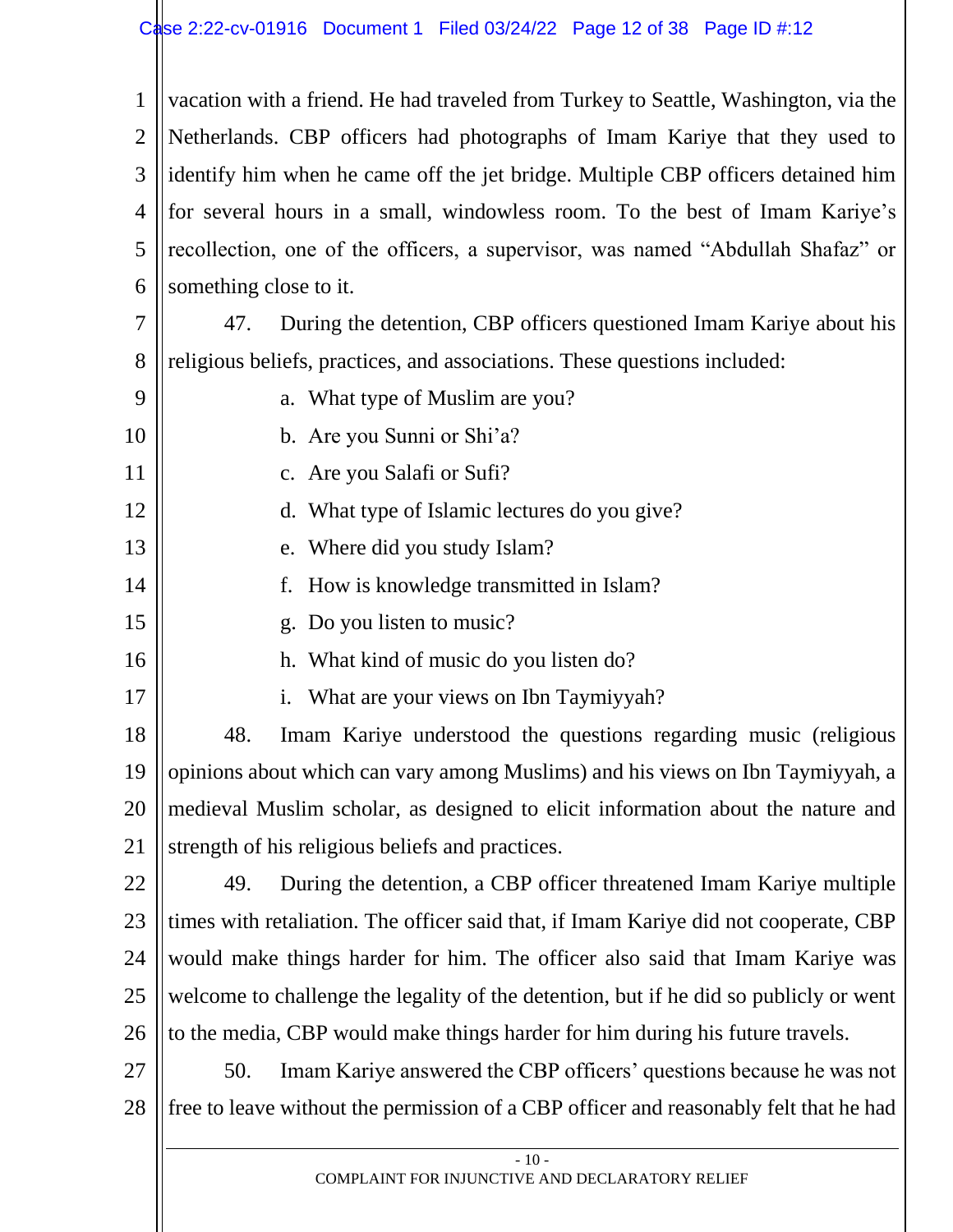1 no choice but to answer, based on the coercive circumstances of his detention.

2 3 4 51. A CBP officer took notes during Imam Kariye's detention, including while Imam Kariye responded to CBP's questions about his religious beliefs, practices, and associations.

5 6 7 8 9 10 52. After several hours of detention, two of the CBP officers who had detained Imam Kariye escorted him to a separate room, where they performed a thorough, full-body pat-down search, which included touching his buttocks and groin. The CBP officers had no basis to suspect Imam Kariye of carrying contraband or weapons, and they had already been in close proximity to him during his lengthy detention. After the pat-down, the officers finally permitted Imam Kariye to leave.

11

## *Fifth Religious Questioning Incident: January 1, 2022*

12 13 14 15 16 53. On January 1, 2022, a plainclothes CBP officer subjected Imam Kariye to religious questioning during secondary inspection at the Minneapolis-Saint Paul Airport. Imam Kariye was returning to the United States from a trip to Somalia, Kenya, and the United Arab Emirates, where he had traveled for vacation and to visit family. The officer detained Imam Kariye for approximately an hour and a half.

17 18 19 20 54. During the detention, the CBP officer questioned Imam Kariye about his religious beliefs, practices, and associations, including whether he had met a particular friend at a mosque. The officer then said, "I assume you're a Muslim, aren't you?"

21 22 23 55. Imam Kariye answered these questions because he was not free to leave without the permission of a CBP officer and reasonably felt that he had no choice but to answer, based on the coercive circumstances of his detention.

24 25 26 56. A CBP officer took notes during Imam Kariye's detention, including while Imam Kariye responded to CBP's questions about his religious beliefs, practices, and associations.

27 28 57. During each of these five religious questioning incidents, Imam Kariye's travel and identification documents were valid, and he was not transporting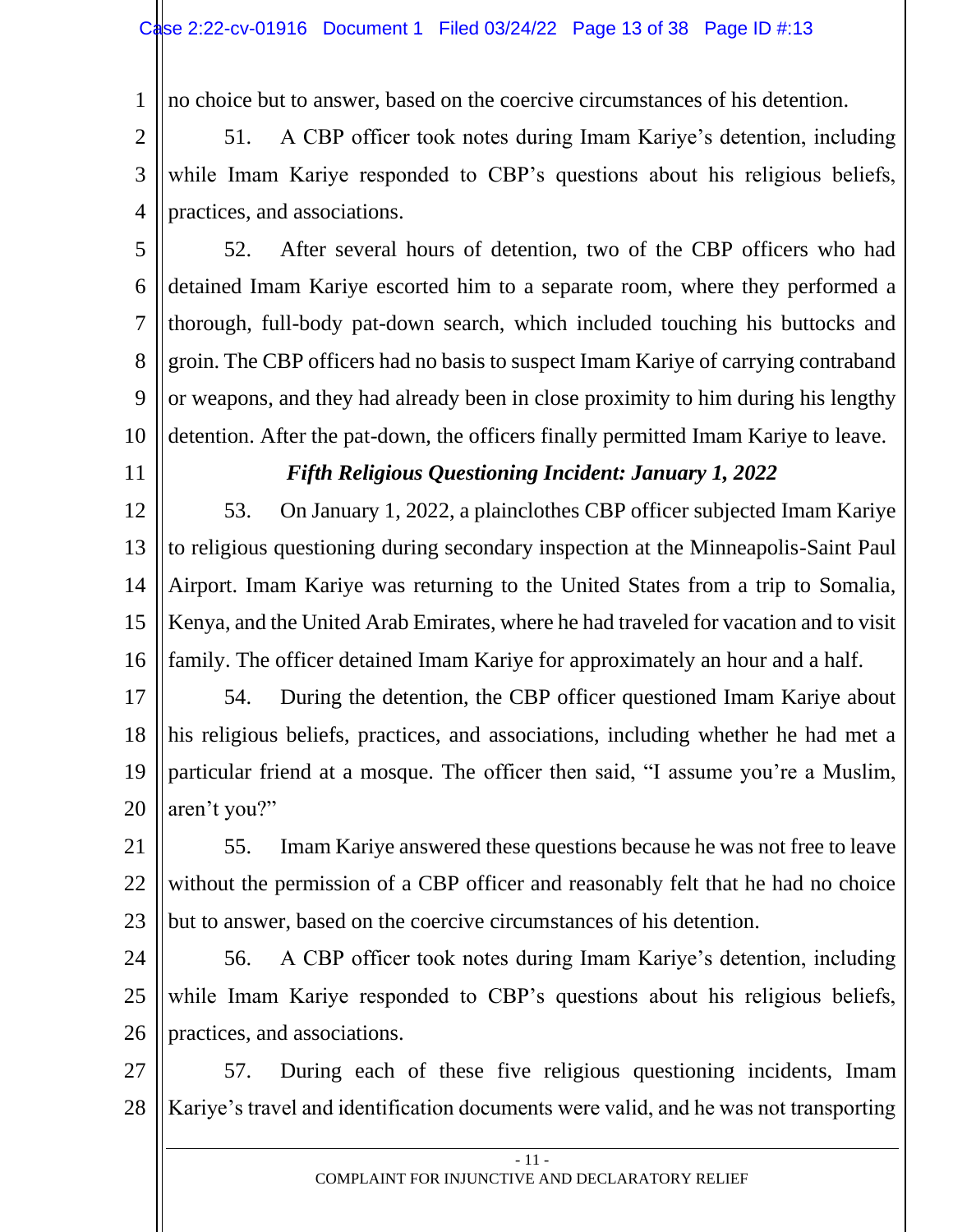1 contraband.

2

# *CBP's religious questioning of Imam Kariye is substantially likely to recur.*

3 4 5 6 58. On information and belief, Imam Kariye has been placed on a U.S. government watchlist, and he will continue to be subject to detention, searches, and questioning, including religious questioning, each time he returns to the United States from international travel.

7 8 9 10 11 12 13 14 15 16 17 59. For years, Imam Kariye has experienced travel issues consistent with placement on a U.S. government watchlist. Frequently between 2013 and 2019, and persistently from 2020 to the present, Imam Kariye has been unable to print his boarding passes for domestic or international flights from the internet or self-service kiosks at the airport, and airline agents must receive clearance from a supervisor or government agency before providing Imam Kariye with his boarding pass. That process typically takes approximately an hour and has taken up to two hours. Whenever Imam Kariye takes a domestic or international flight, his boarding pass is marked with "SSSS," which indicates "Secondary Security Screening Selection," and he is subject to additional screening. Placement on a watchlist consistently results in a traveler's boarding pass being stamped with "SSSS."

18 19 20 21 22 23 24 60. Whenever Imam Kariye returns to the United States following international travel, whether by plane or by car, he is subject to secondary inspection. Whenever Imam Kariye returns to a U.S. airport following international travel, CBP officers are either waiting for him at the arrival gate or meet him at primary inspection. The officers then escort Imam Kariye to a secondary inspection area, where CBP officers detain and question him. Imam Kariye does not know why the U.S. government has placed him on a watchlist.

25 26 27 28 61. Imam Kariye travels internationally frequently for leisure and to visit family abroad, including his father and other family who live in East Africa. He has also traveled internationally for religious pilgrimages. He intends to continue to travel internationally in the near future. When he does so, upon his return home to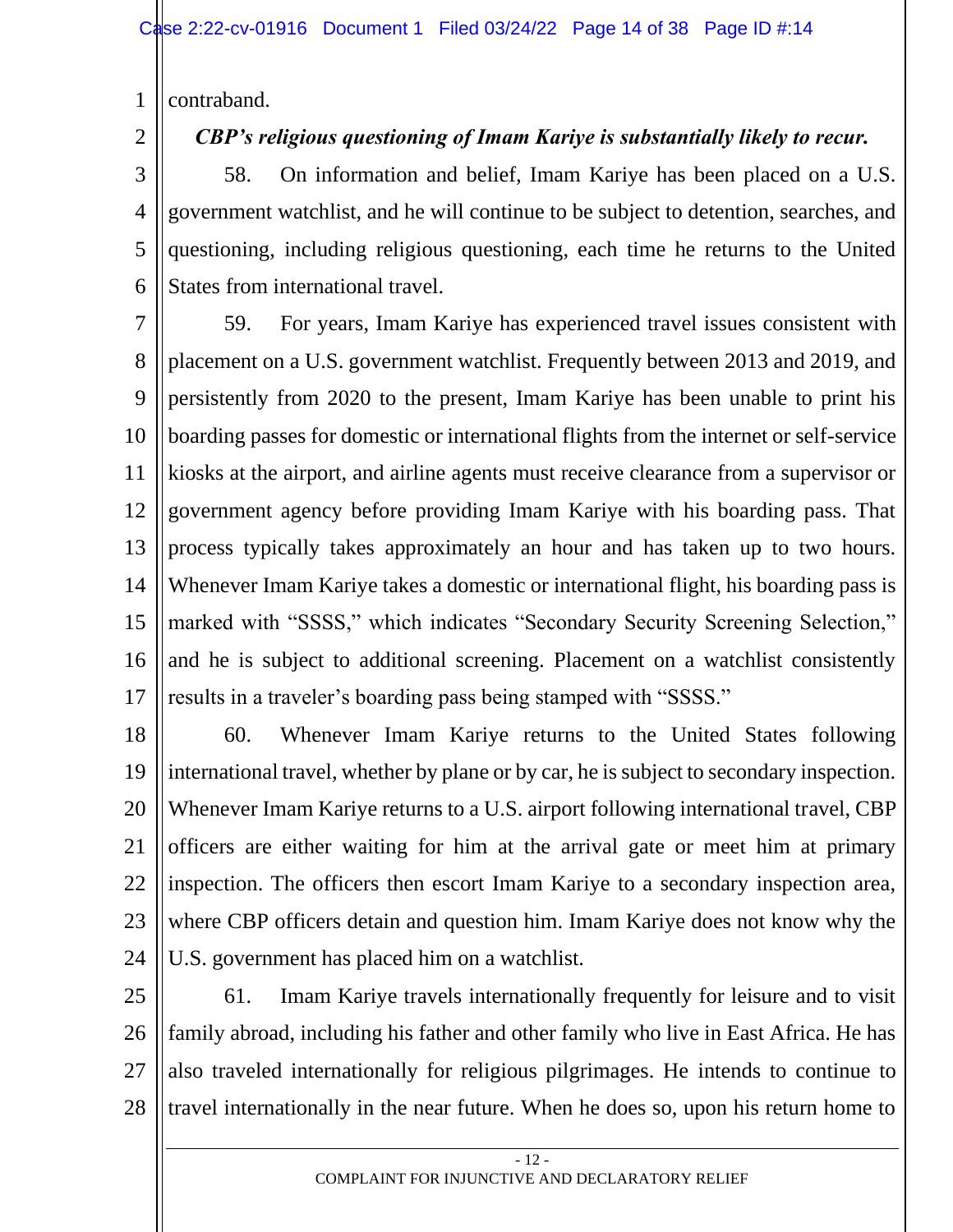1 2 the United States, he is at substantial risk of again being questioned by CBP officers about his religious beliefs, practices, and associations.

3

*CBP's religious questioning causes Imam Kariye significant distress.*

4 5 62. CBP officers ask Imam Kariye intrusive and personal questions about his religious beliefs, practices, and associations because he is a Muslim.

6 7 63. Religious questioning by CBP harms Imam Kariye and impedes his religious practice.

8 9 10 11 12 64. On information and belief, DHS and CBP maintain records pertaining to Imam Kariye's religious beliefs, practices, and associations, as a result of border officers' questioning of Imam Kariye about these topics. Defendants' unlawful retention of such information in government systems causes Imam Kariye ongoing, irreparable distress and harm for which he has no adequate remedy at law.

13 14 15 16 17 18 19 20 21 22 23 65. CBP's invasive questions regarding Imam Kariye's religious beliefs, practices, and associations are insulting and humiliating to him. Border officers convey a message of official disapproval of Islam by (1) targeting Imam Kariye for religious questioning because he is a Muslim, (2) asking him specific questions about his Islamic religious beliefs, practices, and associations, and (3) retaining information about his religious beliefs, practices, and associations. In particular, CBP conveys the stigmatizing message that the U.S. government views adherence to Islamic religious beliefs and practices as inherently suspicious, and that Muslim Americans are not entitled to the full constitutional protections afforded to other Americans. Due to this official condemnation of his faith, Imam Kariye feels marginalized and like an outsider when coming home to his own country.

24

25 26 27 28 66. CBP's religious questioning also imposes substantial pressure on Imam Kariye to modify or curb his religious expression and practices, contrary to his sincere religious beliefs. In particular, when traveling back to the United States from abroad, Imam Kariye modifies or eliminates certain religious practices to avoid calling attention to his faith and incurring additional scrutiny and religious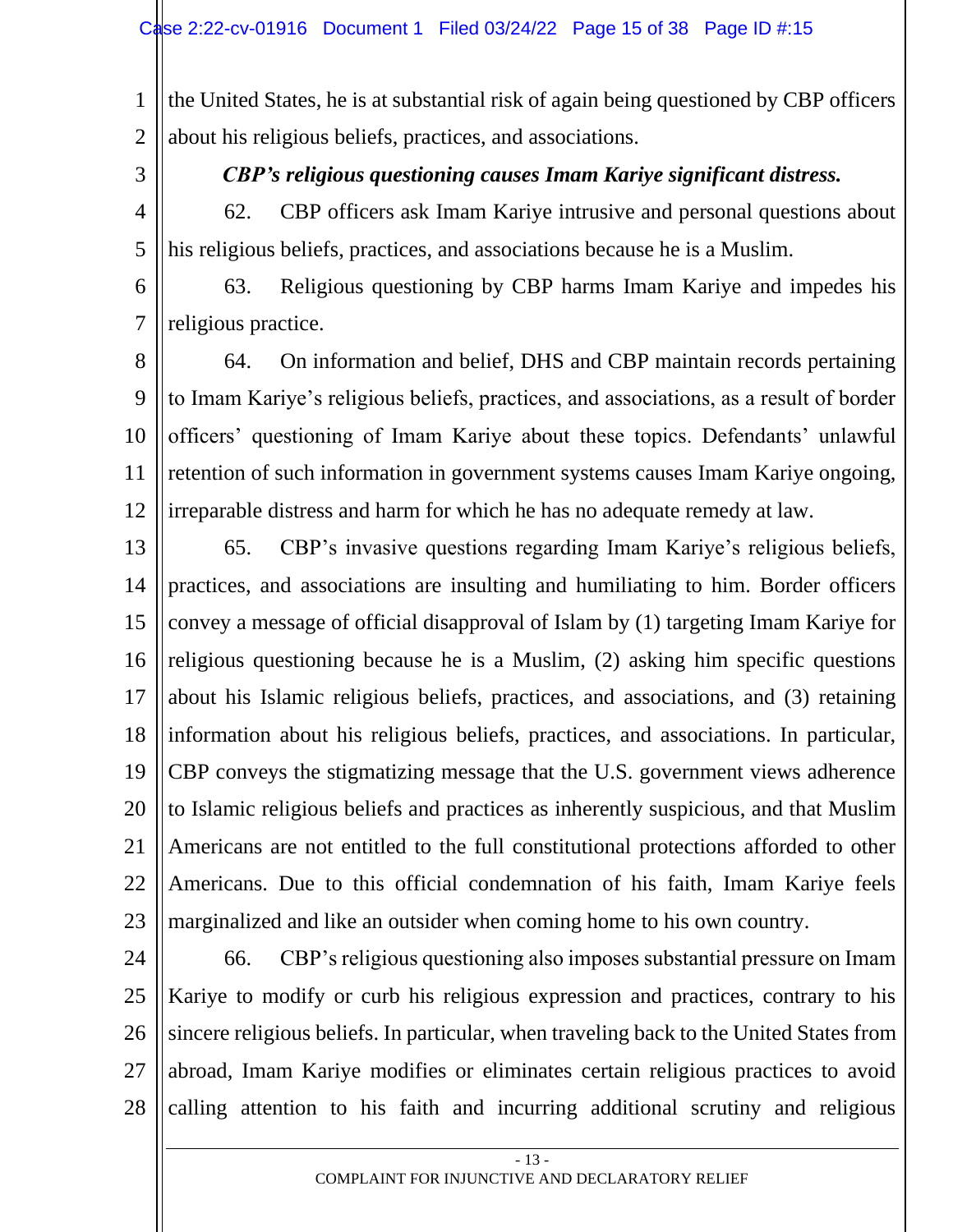1 2 3 questioning by CBP. Because of CBP's scrutiny and religious questioning, Imam Kariye cannot fully practice and express his faith in the way that he otherwise would while traveling.

4 5 6 7 8 9 67. For example, CBP's religious questioning imposes substantial pressure on Imam Kariye to modify his religious dress while traveling back to the United States. Imam Kariye typically wears a Muslim cap, known as a kufi, when he is in public. Wearing a kufi is a common religious practice for many Muslim men. For Imam Kariye, the kufi represents his Muslim identity. It emulates the dress of the Prophet Mohammad, and it signifies love and reverence for him.

10 11 12 13 68. Despite his sincerely held religious belief that he should wear his kufi in public, Imam Kariye no longer wears his kufi at the airport or the border when returning home to the United States from abroad, in order to avoid additional CBP scrutiny and religious questioning.

14 15 16 17 18 19 20 21 69. CBP's religious questioning also imposes substantial pressure on Imam Kariye to modify his prayer practice while traveling back into the United States. As a Muslim, Imam Kariye believes that he must pray at five specific times each day. This prayer practice involves kneeling on the ground in a particular direction (toward Mecca), bowing, and placing his forehead to the ground in prayer. However, to avoid additional CBP scrutiny and religious questioning, Imam Kariye typically refrains from these physical acts of prayer at the airport and the border, even though he would ordinarily pray in this manner during the religiously designated prayer times.

22 23 24 25 26 27 28 70. CBP's religious questioning also imposes substantial pressure on Imam Kariye to avoid carrying religious texts while traveling back into the United States. As a Muslim and an imam, Imam Kariye's religious duties require him to study a variety of religious texts, such as the Quran, commentaries on the Quran, and Islamic jurisprudence in matters relating to family law and the rules pertaining to charity. However, to avoid additional CBP scrutiny and religious questioning, Imam Kariye no longer carries physical copies of these texts with him when he travels home to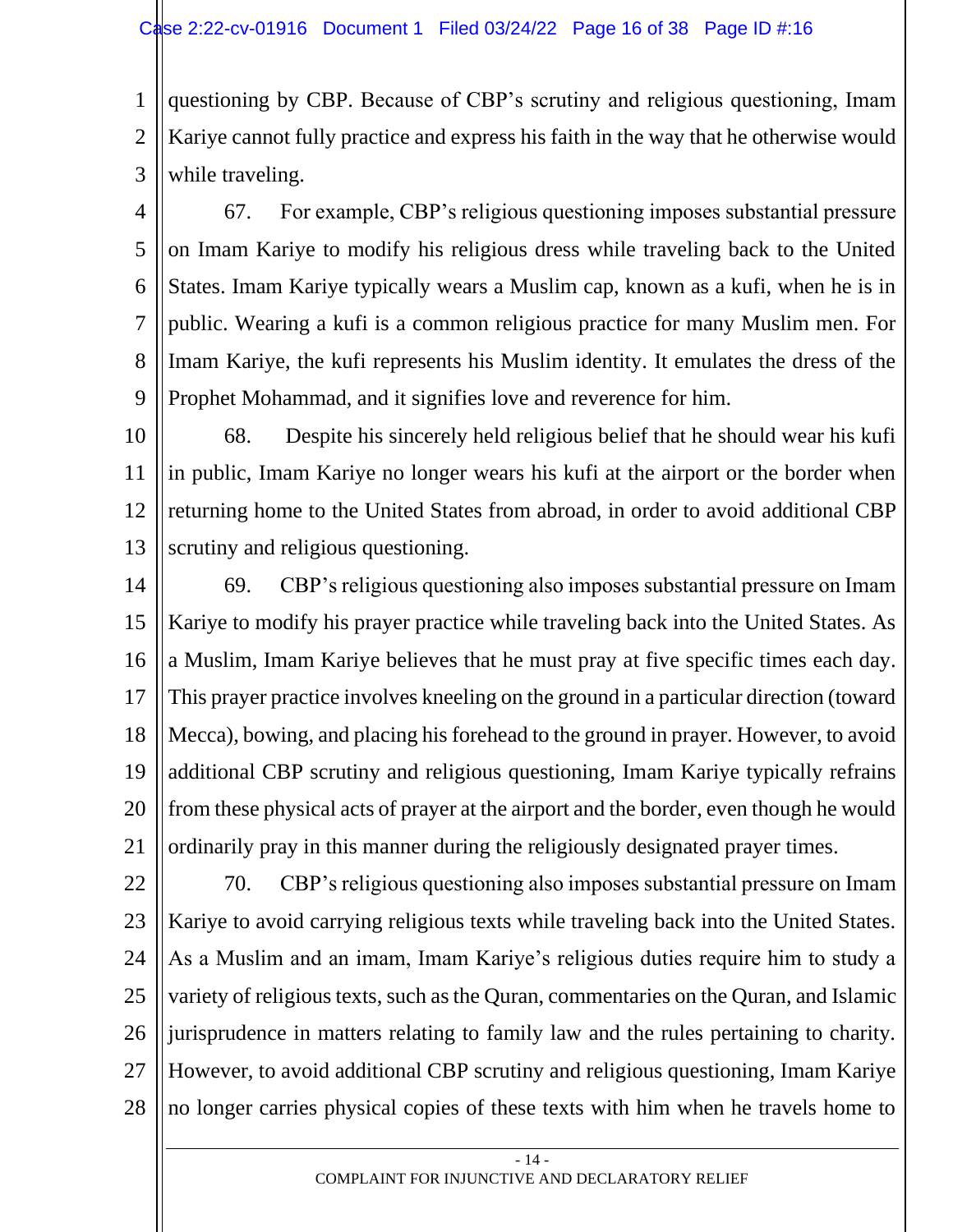1 2 the United States from abroad, hindering his ability to study these texts while traveling.

3 4 5 6 7 8 9 10 71. Imam Kariye is proud to be a Muslim. His sincere religious beliefs counsel him to wear a kufi in public, pray in a particular manner, and study various religious texts. It causes him distress to forgo wearing his kufi, modify his prayer practice, and avoid carrying religious texts as he travels. Nevertheless, because of CBP's practice of subjecting him to intrusive questions about his faith, he takes these protective measures when traveling back into the United States to avoid calling attention to his religion and incurring additional scrutiny and religious questioning by CBP.

11 12 13 14 15 16 17 18 72. CBP's religious questioning has made and continues to make Imam Kariye feel anxious, humiliated, and stigmatized as a Muslim American. Imam Kariye experiences anxiety before traveling home due to CBP's religious questioning. In the weeks following each incident of religious questioning described above, the humiliation of CBP's intrusive demands for information about his faith has replayed in Imam Kariye's mind. CBP's scrutiny and religious questioning cause him to suffer acute distress, which has interfered with his daily life, including by distracting him from work and from his relationships with family members.

19

#### **Mohamad Mouslli**

20 21 22 73. Plaintiff Mohamad Mouslli is a U.S. citizen who is Muslim. He lives in Gilbert, Arizona, with his wife and three children, all U.S. citizens. Mr. Mouslli works in commercial real estate.

23

24 25 26 27 28 74. On the last four occasions that Mr. Mouslli has traveled internationally, CBP officers have subjected him to religious questioning upon his return home to the United States. On each occasion, the environment was coercive: CBP officers wearing uniforms and carrying weapons commanded Mr. Mouslli to enter and remain in an area separated from other travelers. They took Mr. Mouslli's belongings from him, searched his electronic devices, and questioned him at length.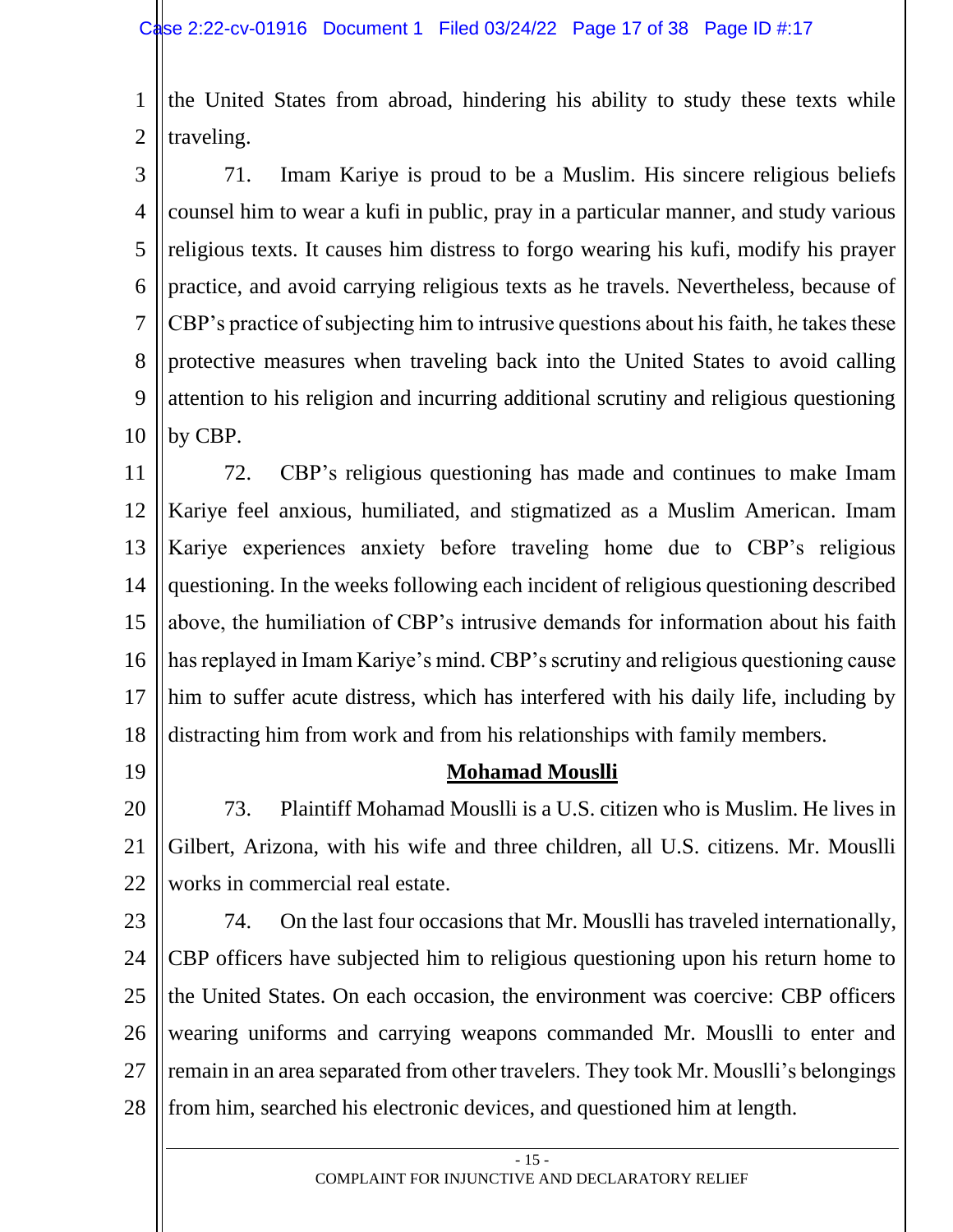1

## *First Religious Questioning Incident: August 9, 2018*

2 3 4 5 75. On or about August 9, 2018, CBP officers subjected Mr. Mouslli to religious questioning during secondary inspection at the border crossing near Lukeville, Arizona. He was returning to the United States by car from a trip to Mexico, where he had been on vacation with a friend.

- 6 7 8 9 76. After CBP officers checked Mr. Mouslli's passport, several officers surrounded the car. They forced Mr. Mouslli to remain in the car for approximately 30 minutes, after which the officers brought him into the station. In total, CBP officers detained Mr. Mouslli for approximately six to seven hours.
- 10 11 12 77. During the detention, CBP officers questioned Mr. Mouslli about his religious beliefs, practices, and associations, including whether he is a Muslim and whether he is Sunni or Shi'a.
- 13 14 15 78. Mr. Mouslli answered these questions because he was not free to leave without the permission of a CBP officer and reasonably felt that he had no choice but to answer, based on the coercive circumstances of his detention.
- 16 17 18 79. A CBP officer took notes during Mr. Mouslli's detention, including while Mr. Mouslli responded to CBP's questions about his religious beliefs, practices, and associations.
- 19

# *Second Religious Questioning Incident: August 19, 2019*

20 21 22 23 24 25 80. On or about August 19, 2019, CBP officers again subjected Mr. Mouslli to religious questioning during secondary inspection at Los Angeles International Airport ("LAX"). He was returning to the United States from a trip to Dubai to visit family and the Netherlands to visit his sister. The officers detained Mr. Mouslli for approximately one-and-a-half to two hours, along with his minor son, who had joined him for the trip.

26 27 28 81. During the detention, the CBP officers questioned Mr. Mouslli about his religious beliefs, practices, and associations, including whether he attends a mosque and how many times a day he prays.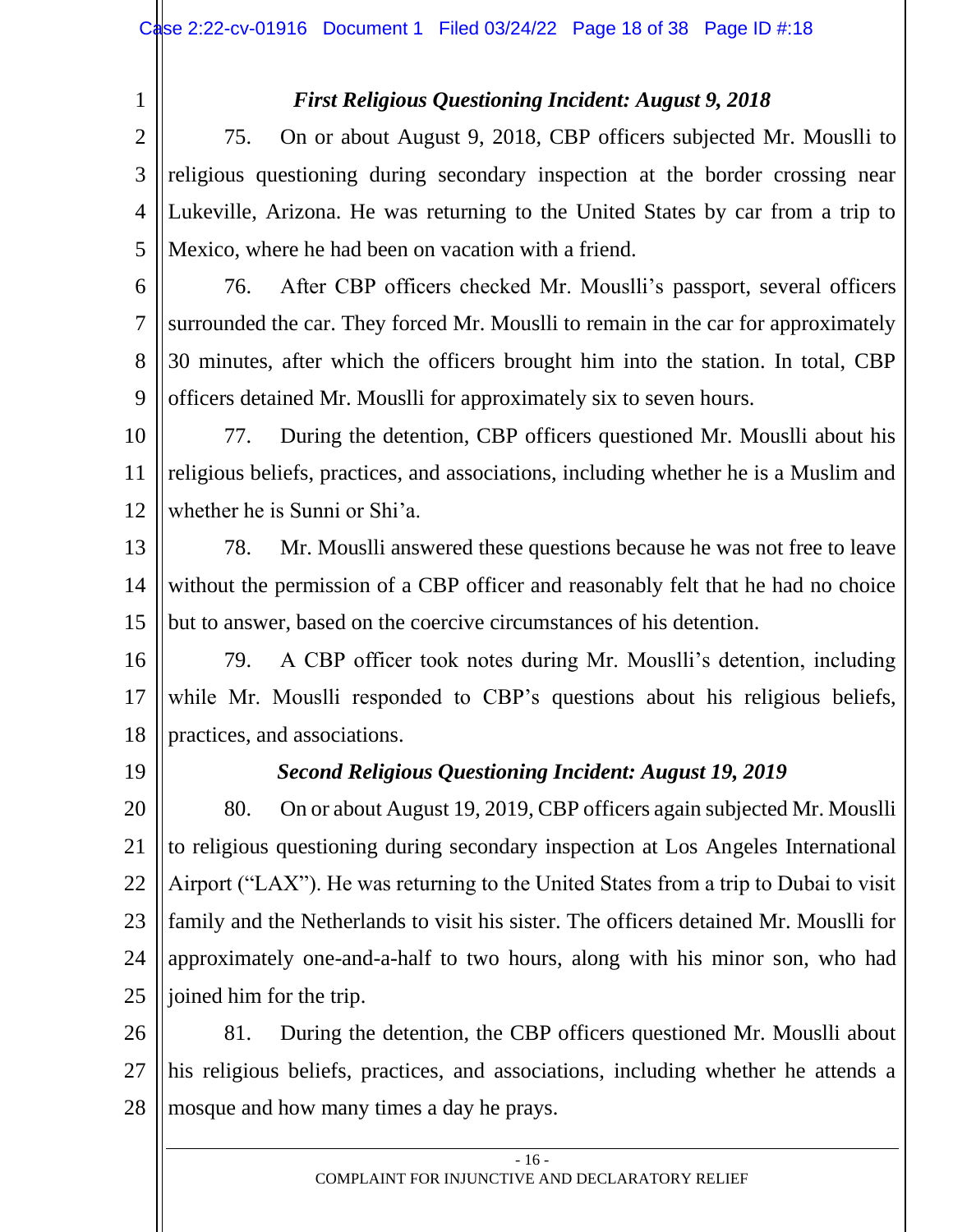1 2 3 4 82. Mr. Mouslli answered these questions because he and his son were not free to leave without the permission of a CBP officer, and he reasonably felt that he had no choice but to answer, based on the coercive circumstances of his detention. He was also worried about extending the detention, given the presence of his son.

- 5 6 7 83. A CBP officer took notes during Mr. Mouslli's detention, including while Mr. Mouslli responded to CBP's questions about his religious beliefs, practices, and associations.
- 8

#### *Third Religious Questioning Incident: March 11, 2020*

9 10 11 12 84. On March 11, 2020, CBP officers subjected Mr. Mouslli to religious questioning during another secondary inspection at LAX. Mr. Mouslli was returning to the United States from a trip to Dubai to visit his parents. The officers detained Mr. Mouslli for approximately one-and-a-half to two hours.

13 14 15 85. During the detention, the CBP officers questioned Mr. Mouslli about his religious beliefs, practices, and associations, once again demanding to know whether he attends a mosque and whether he is Sunni or Shi'a.

16 17 18 86. Mr. Mouslli answered these questions because he was not free to leave without the permission of a CBP officer and reasonably felt that he had no choice but to answer, based on the coercive circumstances of his detention.

19 20 21 87. A CBP officer took notes during Mr. Mouslli's detention, including while Mr. Mouslli responded to CBP's questions about his religious beliefs, practices, and associations.

22 23 24 88. Because of the delay from the secondary inspection, including CBP's religious questioning, Mr. Mouslli missed his connecting flight from LAX to Phoenix, and he had to rent a car at additional expense to drive home to Arizona.

25

#### *Fourth Religious Questioning Incident: June 5, 2021*

26 27 28 89. On or about June 5, 2021, CBP officers again subjected Mr. Mouslli to religious questioning during secondary inspection at LAX. Mr. Mouslli was returning to the United States from a trip to Dubai to visit his parents. The officers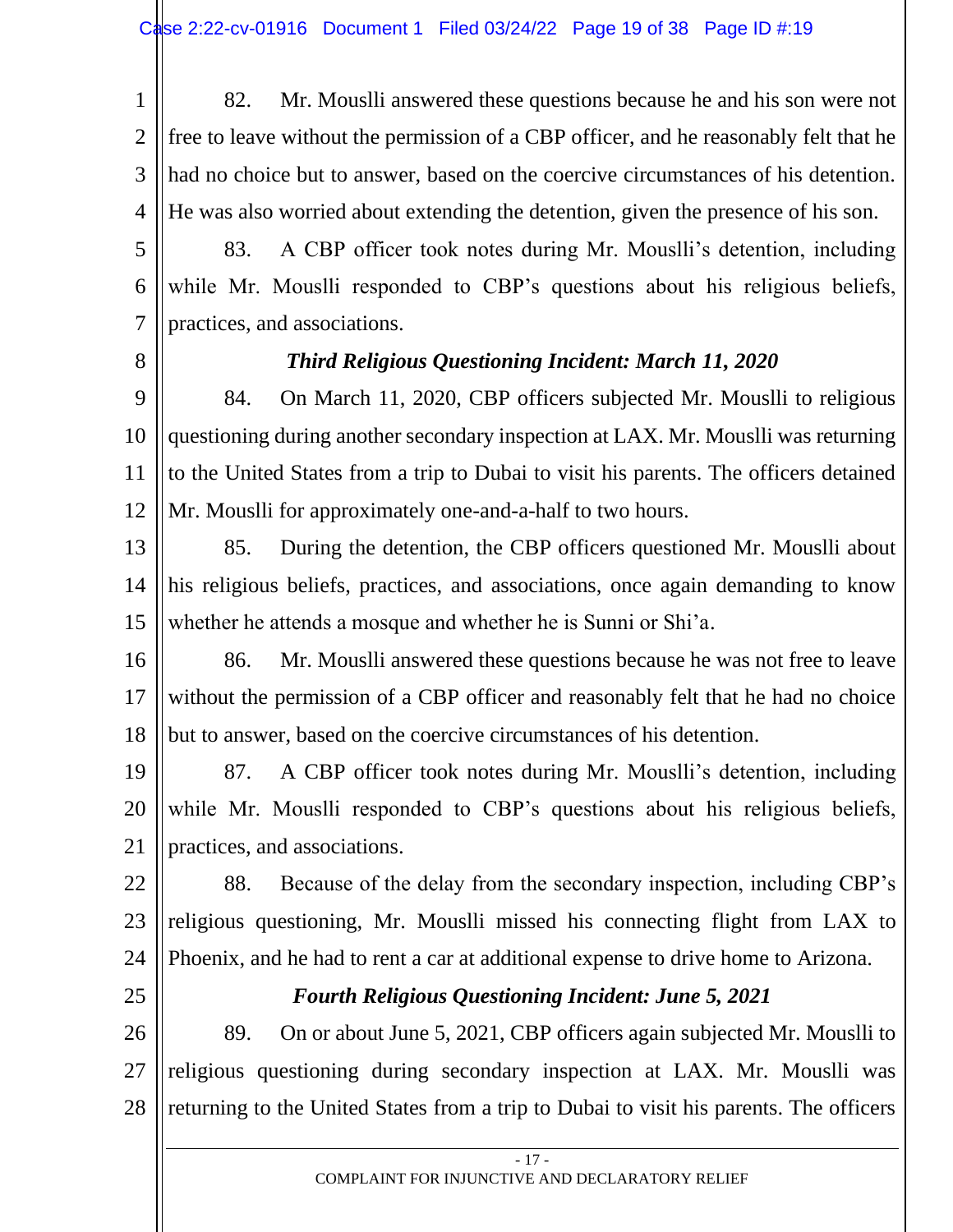1 2 detained him for approximately one-and-a-half to two hours, along with his minor daughter, who had joined him for the trip.

3 4 5 90. During the detention, CBP officers questioned Mr. Mouslli about his religious beliefs, practices, and associations, including whether he goes to a mosque and whether he prays every day.

6 7 8 9 10 91. Mr. Mouslli answered these questions because he and his daughter were not free to leave without the permission of a CBP officer, and he reasonably felt that he had no choice but to answer, based on the coercive circumstances of his detention. He was also worried about extending the detention, given the presence of his daughter.

11 12 13 92. A CBP officer took notes during Mr. Mouslli's detention, including while Mr. Mouslli responded to CBP's questions about his religious beliefs, practices, and associations.

14 15 16 93. During each of these four religious questioning incidents, Mr. Mouslli's travel and identification documents were valid, and he was not transporting contraband.

17

18

# *CBP's religious questioning of Mr. Mouslli is substantially likely to recur and causes him significant distress.*

19 20 21 22 94. On information and belief, Mr. Mouslli has been placed on a U.S. government watchlist, and he will continue to be subject to detention, searches, and questioning, including religious questioning, each time he returns to the United States from international travel.

23 24 25 26 27 28 95. In late 2017, Mr. Mouslli began experiencing travel issues consistent with placement on a U.S. government watchlist. Since 2017, Mr. Mouslli has been unable to print his boarding passes for domestic or international flights from the internet or self-service kiosks at the airport, and airline agents must receive clearance from a supervisor or government agency before providing Mr. Mouslli with his boarding pass. Whenever Mr. Mouslli takes a domestic or international flight, his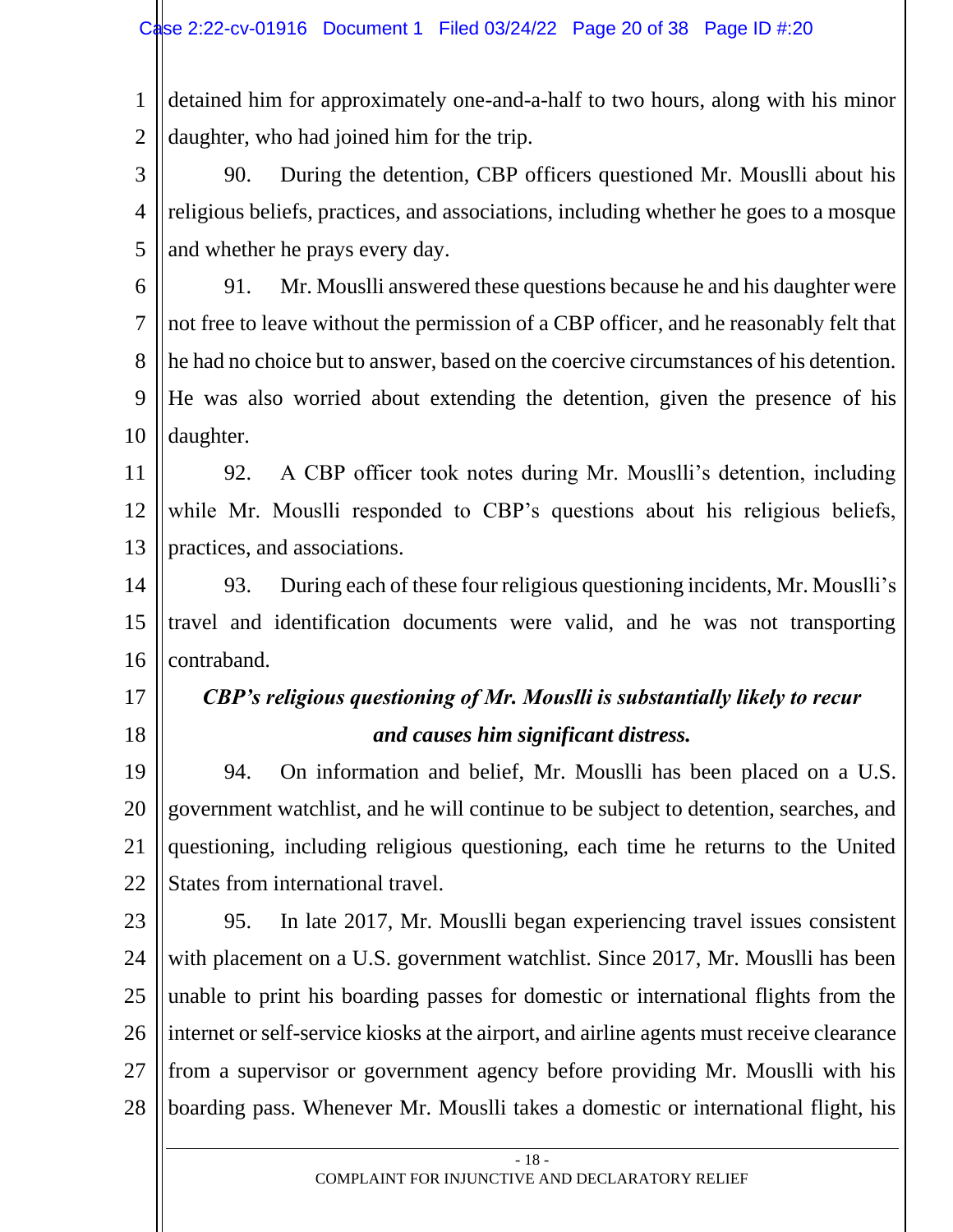1 2 3 4 5 6 7 boarding pass is marked with "SSSS," and he is subject to additional screening. Whenever Mr. Mouslli returns to the United States following international travel, whether by plane or by car, he is subject to secondary inspection. Whenever Mr. Mouslli returns to a U.S. airport following international travel, CBP officers are waiting for him at the arrival gate. The officers then escort Mr. Mouslli to a secondary inspection area, where CBP officers detain and question Mr. Mouslli. Mr. Mouslli does not know why the U.S. government has placed him on a watchlist.

8 9 10 11 96. Mr. Mouslli considered taking a trip with his son to Dubai in February 2022 to visit his family. However, he decided that this particular trip would not be worth the difficulty, discomfort, and stigma of CBP scrutiny in secondary inspection, including CBP's religious questioning.

12 13 14 15 97. While Mr. Mouslli intends to travel internationally in the near future to visit his mother, brother, and sister, who live in Dubai, and his sister, who lives in the Netherlands, he now weighs the necessity of every trip against the substantial likelihood of future detention and religious questioning by border officers.

16 17 18 98. When Mr. Mouslli travels again internationally, he is at substantial risk of again being questioned by CBP officers upon his return home to the United States about his religious beliefs, practices, and associations.

19 20 99. CBP officers ask Mr. Mouslli intrusive questions about his religious beliefs, practices, and associations because he is a Muslim.

21 22 100. Religious questioning by CBP harms Mr. Mouslli and impedes his religious practice.

23 24 25 26 27 101. On information and belief, DHS and CBP maintain records pertaining to Mr. Mouslli's religious beliefs, practices, and associations, as a result of border officers' questioning of Mr. Mouslli about these topics. Defendants' unlawful retention of such information in government systems causes Mr. Mouslli ongoing, irreparable distress and harm for which he has no adequate remedy at law.

28

102. CBP's invasive questions regarding Mr. Mouslli's religious beliefs,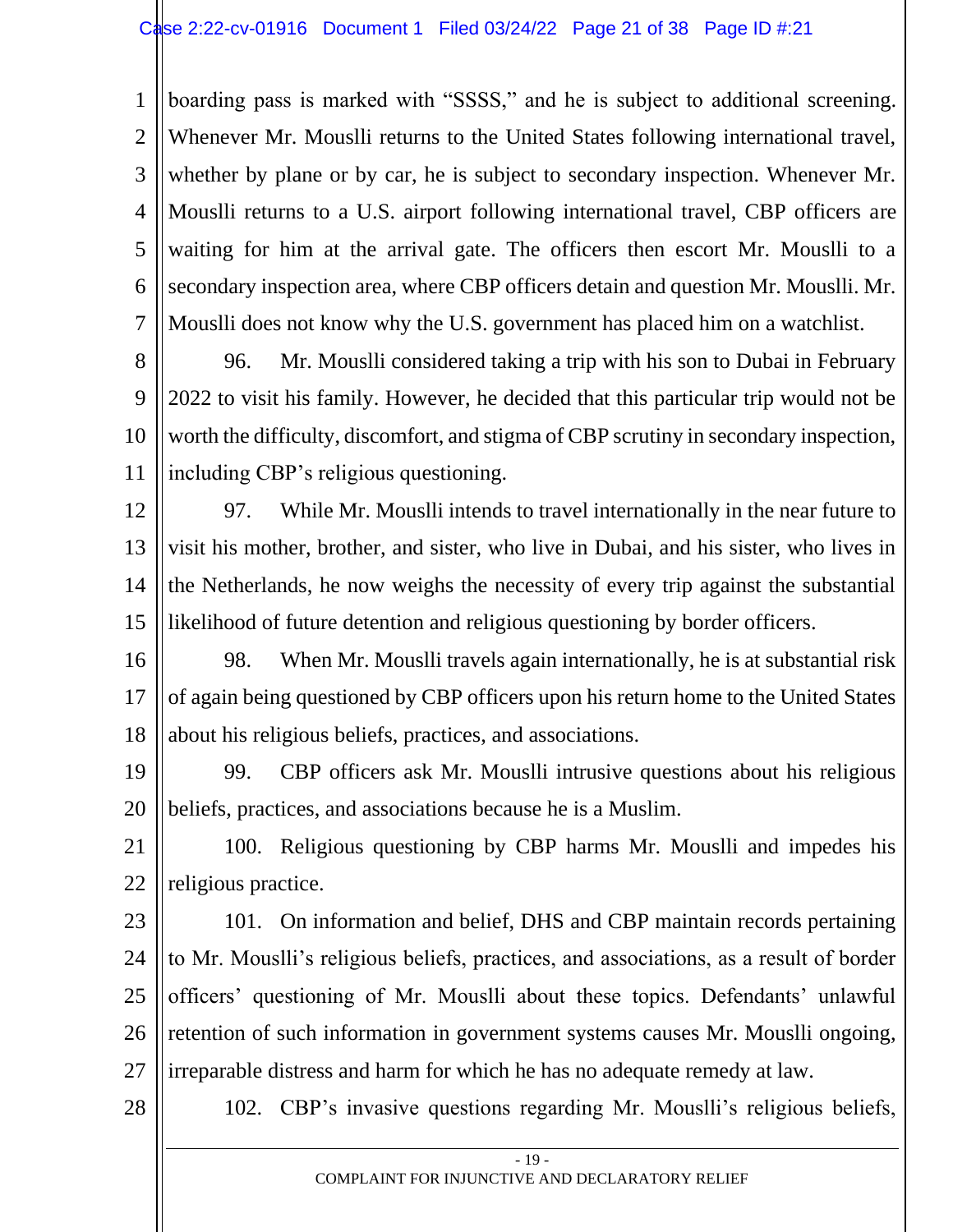1 2 3 4 5 6 7 8 9 10 practices, and associations are insulting and humiliating to him. Border officers convey a message of official disapproval of Islam by (1) targeting Mr. Mouslli for religious questioning because he is a Muslim, (2) asking him specific questions about his Islamic religious beliefs, practices, and associations, and (3) retaining information about his religious beliefs, practices, and associations. In particular, CBP conveys the stigmatizing message that the U.S. government views adherence to Islamic religious beliefs and practices as inherently suspicious, and that Muslim Americans are not entitled to the full constitutional protections afforded to other Americans. Due to this official condemnation of his faith, Mr. Mouslli feels marginalized and like an outsider when coming home to his own country.

11 12 13 14 15 16 17 103. CBP's religious questioning also imposes substantial pressure on Mr. Mouslli to modify his religious expression and practices, contrary to his sincere religious beliefs. In particular, when traveling back to the United States from abroad, Mr. Mouslli eliminates certain religious practices and expression to avoid calling attention to his faith and incurring additional scrutiny and religious questioning by CBP. Because of CBP's scrutiny and religious questioning, Mr. Mouslli cannot fully practice and express his faith in the way that he otherwise would while traveling.

18 19 20 21 22 23 24 25 104. For example, CBP's religious questioning imposes substantial pressure on Mr. Mouslli to modify his prayer practice while traveling back into the United States. As a Muslim, Mr. Mouslli believes he must pray at five specific times each day. This prayer practice involves kneeling on the ground in a particular direction (toward Mecca), bowing, and placing his forehead to the ground in prayer. However, to avoid additional CBP scrutiny and religious questioning, Mr. Mouslli refrains from these physical acts of prayer at the airport and the border, even though he would ordinarily pray in this manner during the religiously designated prayer times.

26 27 28 105. Mr. Mouslli is proud to be a Muslim. His sincere religious beliefs counsel him to pray in a particular way. It causes him distress to forgo physical acts of prayer at the airport and in secondary inspection. Nevertheless, because of CBP's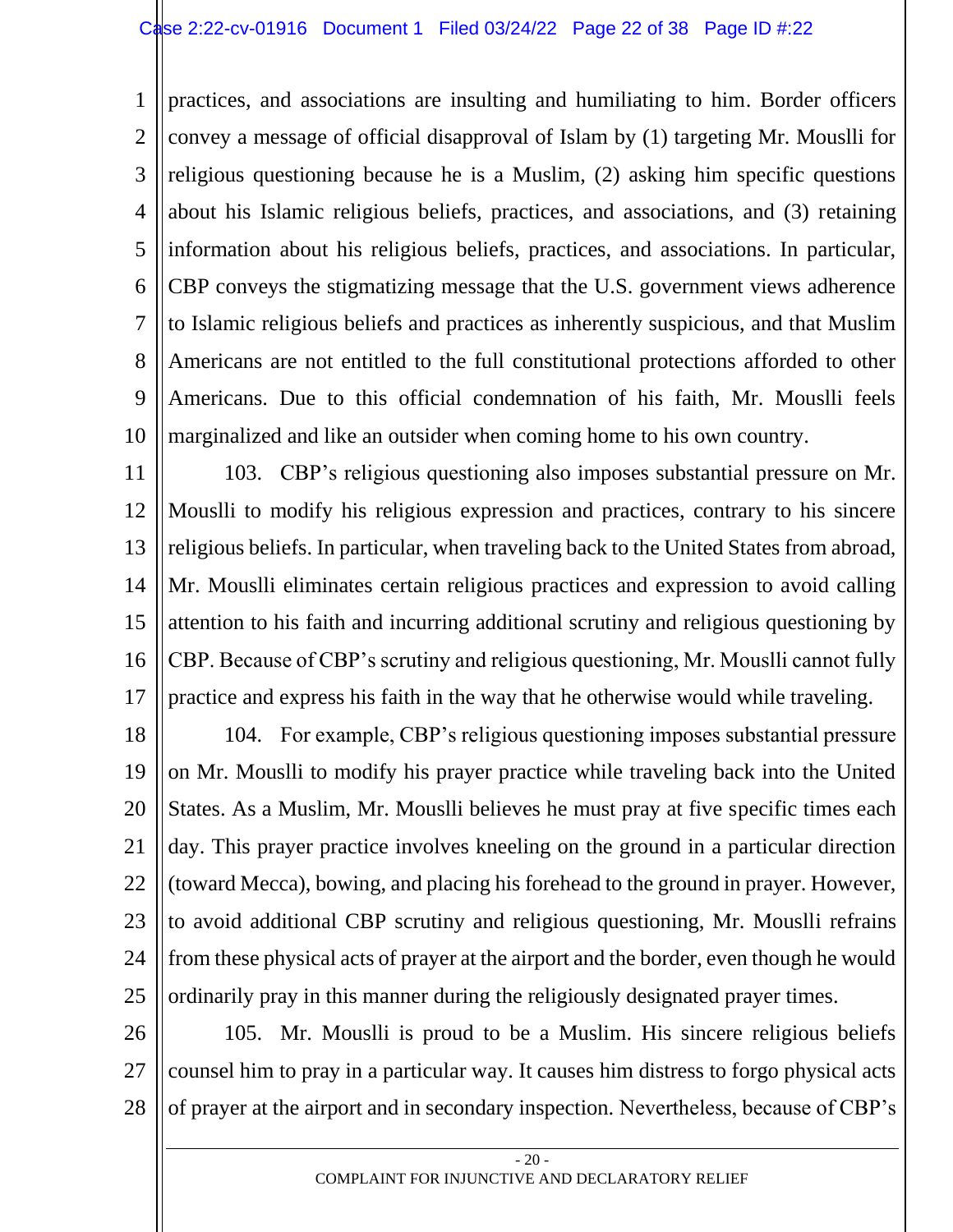1 2 3 4 practice of subjecting him to intrusive questions about his faith, he takes these protective measures when traveling back into the United States to avoid calling attention to his religion and incurring additional scrutiny and religious questioning by CBP.

5 6 7 8 106. Religious questioning by CBP has made and continues to make Mr. Mouslli feel anxious and distressed, particularly because of the invasive and personal nature of religious questioning and the stigma of being targeted because he is Muslim.

9

#### **Hameem Shah**

10 11 107. Plaintiff Hameem Shah is a U.S. citizen and Muslim who works in financial services. Mr. Shah lives in Plano, Texas.

12 13 14 108. On May 7, 2019, CBP officers subjected Mr. Shah to religious questioning during secondary inspection at LAX. Mr. Shah was returning to the United States from a trip to Serbia and Bosnia for vacation.

15 16 17 18 109. After Mr. Shah passed through primary inspection without incident, a CBP officer ("Officer 1") stopped him in the baggage retrieval area and asked him to accompany him for a search. To the best of Mr. Shah's recollection, Officer 1's last name was "Esguerra" or something close to it.

19 20 21 22 23 24 110. Mr. Shah responded that he did not wish to be searched. Officer 1 replied that, because Mr. Shah was at the border, he did not have the option to refuse. 111. Officer 1 escorted Mr. Shah to a secondary inspection area. There, Officer 1 and a second officer ("Officer 2") began to search Mr. Shah's belongings. To the best of Mr. Shah's recollection, Officer 2's last name was "Gonzalez" or something close to it.

25 26 27 112. The environment was coercive: both officers were wearing uniforms and carrying weapons, and they commanded Mr. Shah to enter and remain in an area separated from travelers who were not subject to secondary inspection.

28

113. Officer 2 reviewed a notebook that Mr. Shah had been carrying in his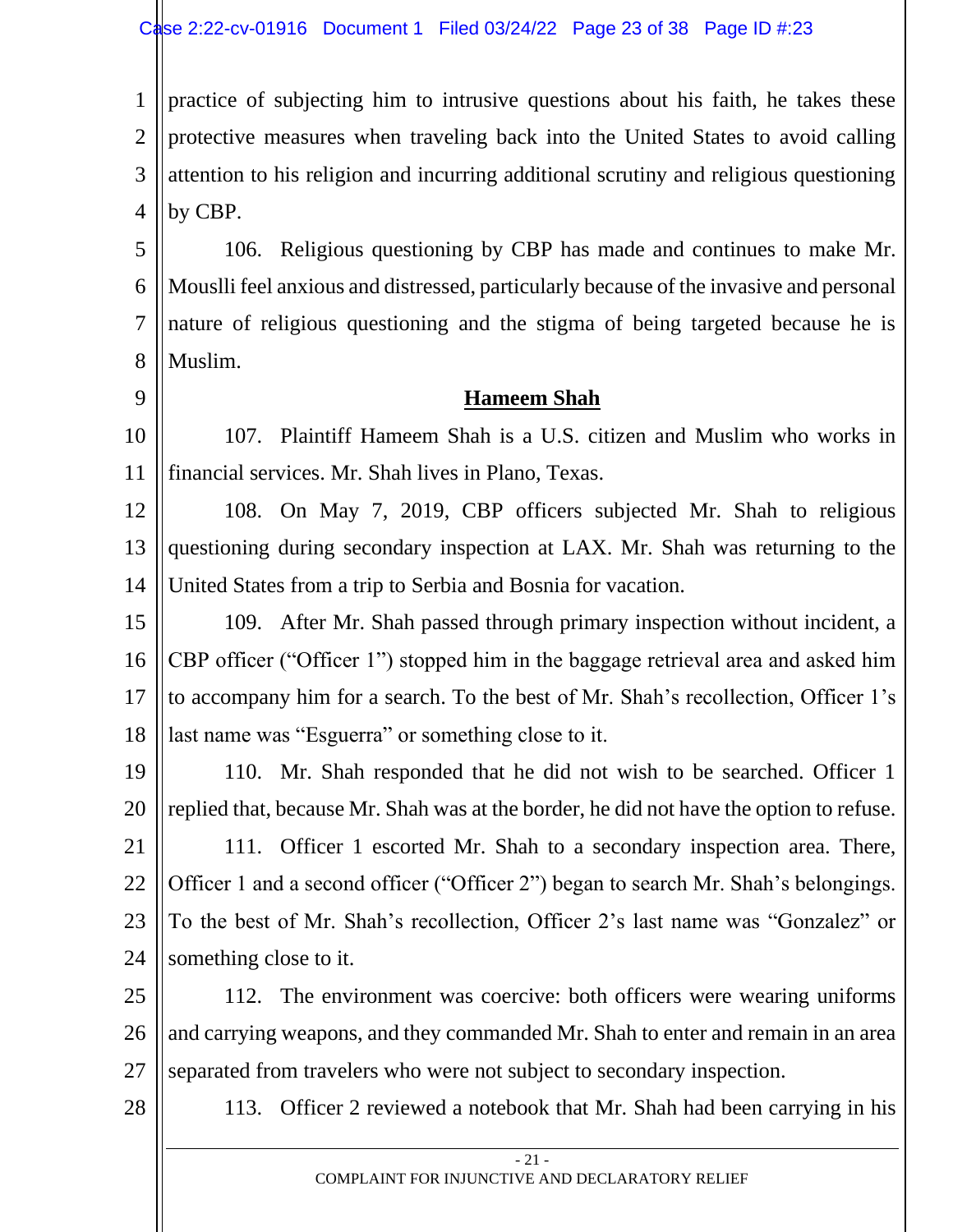1 2 3 backpack—a personal journal that Mr. Shah had kept for years. Mr. Shah told Officer 2 that the notebook was a personal journal and asked him not to read it, but Officer 2 persisted.

4 5 6 7 114. Officer 2 pointed out that many of the notes in Mr. Shah's journal were related to religion. He asked Mr. Shah why and where he had taken the notes and whether he had traveled in the Middle East. Officer 1 told Mr. Shah that they were trying to make sure Mr. Shah was a "safe person."

8 9 10 115. Mr. Shah answered Officer 1's questions because he was not free to leave without the permission of a CBP officer and reasonably felt that he had no choice but to answer, based on the coercive circumstances of his detention.

11 12 13 14 116. The officers then told Mr. Shah that they were going to search his phone and laptop. In response, Mr. Shah said that he did not consent to the search of his electronic devices and asked to see a supervisor. Officer 1 left to get the supervisor; Officer 2 stayed behind.

15 16 17 117. While he and Mr. Shah were alone, Officer 2 asked Mr. Shah a series of questions about his religious beliefs, practices, and associations. The officer's questions included the following:

- a. What religion are you?
	- b. How religious do you consider yourself? Your family?
	- c. What mosque do you attend?
		- d. Do you attend any other mosques?
		- e. Do you watch Islamic lectures online or on social media?
- 23 24 118. When Mr. Shah asked Officer 2 why he was asking these questions, the officer responded, "I'm asking because of what we found in your journal."

25 26 27 119. Mr. Shah answered Officer 2's questions because he was not free to leave without the permission of a CBP officer and reasonably felt that he had no choice but to answer, based on the coercive circumstances of his detention.

28

18

19

20

21

22

120. Later, Officer 1 returned with the supervisor. To the best of Mr. Shah's

COMPLAINT FOR INJUNCTIVE AND DECLARATORY RELIEF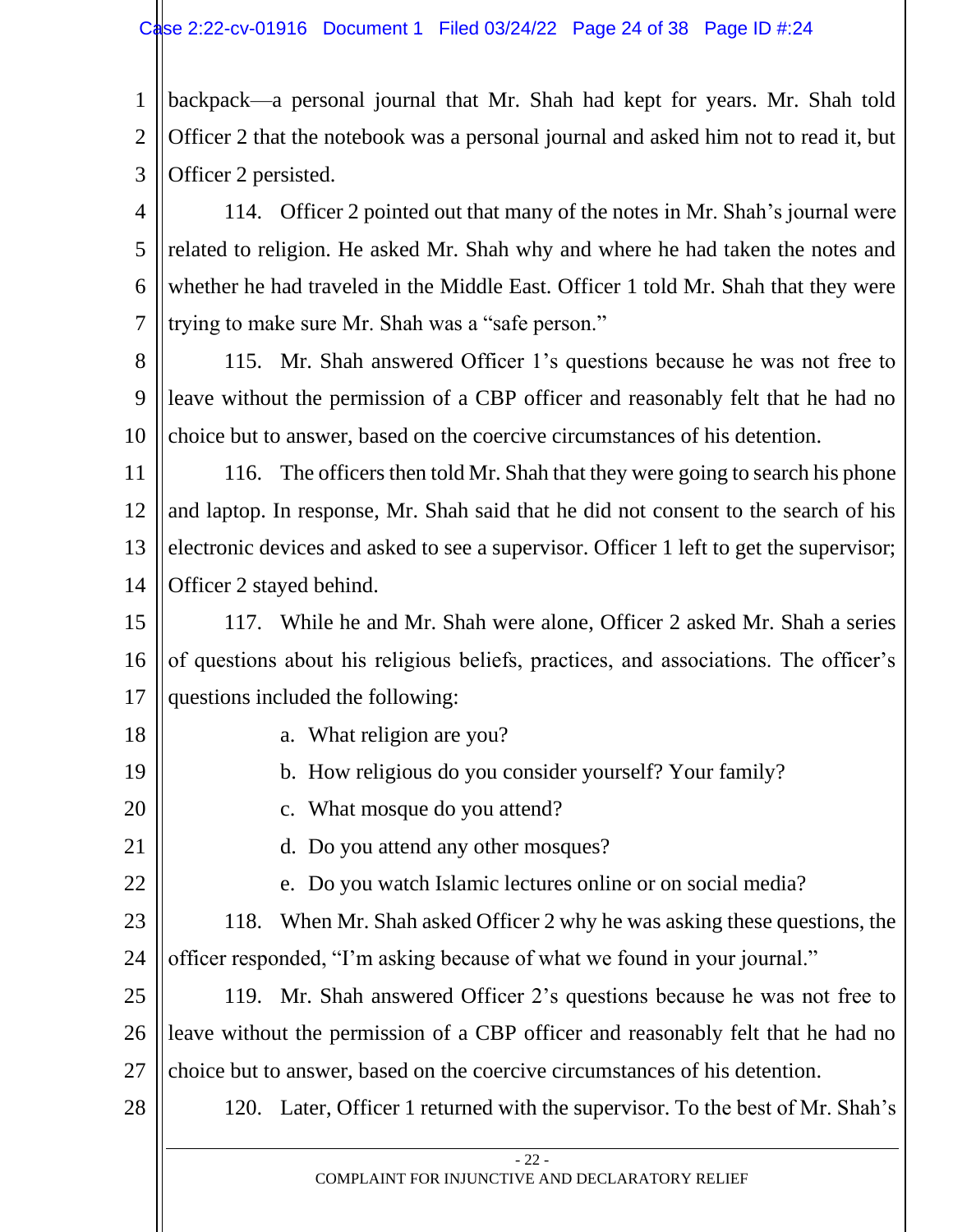1 2 3 recollection, the supervisor's last name was "Lambrano," or something close to it. Mr. Shah told the supervisor that he did not consent to a search of his electronic devices. Mr. Shah stated that he wanted to stand up for his constitutional rights.

- 4 5 121. The supervisor informed Mr. Shah that his reluctance to allow inspection of his devices had made the officers more suspicious of him.
- 6

7

122. Mr. Shah asked to speak with an attorney immediately. Officer 1 responded by asking, "Why? You're not under arrest."

8 9 10 11 12 13 14 15 123. Mr. Shah then told the supervisor that he no longer wished to enter the United States and wanted instead to return to the transit area so that he could leave the country and go back to Europe. The supervisor responded that Mr. Shah could not take his devices with him because they had been seized. The supervisor gave Mr. Shah two options: (1) unlock his phone, in which case the officers would inspect the device in Mr. Shah's presence; or (2) refuse to unlock his phone, in which case the officers would hold Mr. Shah's phone and laptop for further examination and return them to him at a later date.

16 17 18 19 124. Mr. Shah reasonably felt that he had no meaningful choice, so he unlocked his phone. Officer 2 took the phone, wrote down the International Mobile Equipment Identity and serial numbers, and manually searched through the phone without letting Mr. Shah see the screen.

20 21 22 125. Officer 1 told Mr. Shah he needed to continue looking through Mr. Shah's journal using a computer, and he left the secondary inspection area with the journal.

23

126. Mr. Shah again objected to the search of his phone and his journal.

24 25 26 27 127. About twenty to thirty minutes after Officer 1 had left, he returned with Mr. Shah's journal; he was accompanied by an officer or agent in plain clothes ("Officer 3"). To the best of Mr. Shah's recollection, Officer 3's name was "Ali," or something close to it. On information and belief, Officer 3 was an HSI agent.

28

128. Officer 3 asked Mr. Shah about aspects of his religious associations that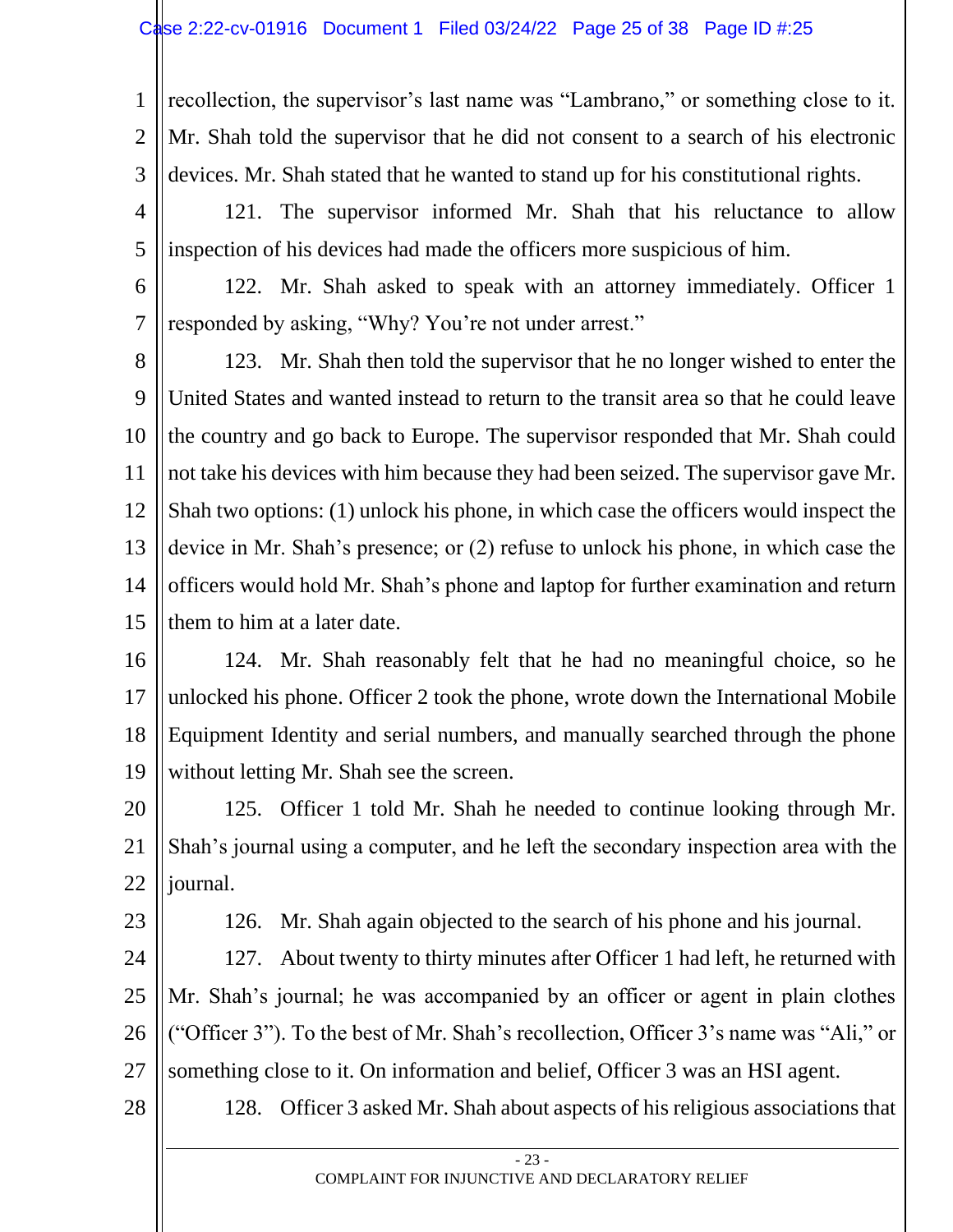1 2 Mr. Shah had recorded in his personal journal. Specifically, Officer 3 asked Mr. Shah about the identity of a local imam in the Phoenix area.

3 4 5 6 129. Mr. Shah answered Officer 3's questions about the imam because he was not free to leave without the permission of a CBP officer and reasonably felt that he had no choice but to answer, based on the coercive circumstances of his detention.

7 8 130. Approximately two hours after he was taken to secondary inspection, the officers returned Mr. Shah's passport and allowed him to leave.

9 10 11 12 13 14 15 16 131. After leaving secondary inspection, Mr. Shah opened his phone and could see that Officer 2 had viewed private text messages, WhatsApp messages, internal files, emails, call history, Google maps history, Google Chrome, Airbnb, and photos of family members spanning ten years, some of which were stored in the cloud but must have been cached on the device. Mr. Shah reasonably believes that Officer 2 viewed these apps and files because Mr. Shah has a habit of closing apps or files after he uses them, meaning Officer 2 must have viewed everything that was open at the time he returned the phone to Mr. Shah.

17 18 19 132. The fact that Officer 2 viewed this content, particularly photos of Mr. Shah's family members, made Mr. Shah feel extremely distressed and uncomfortable.

20 21 133. Mr. Shah's travel and identification documents were valid, and he was not transporting contraband.

22 23 24 25 26 134. In response to requests under the Freedom of Information Act and the Privacy Act, CBP has provided Mr. Shah with a redacted document stating that his detention and questioning was "Terrorist Related." This document is labeled "IOIL," which is a type of incident report entered into TECS. The document includes the following description:

> During examination of his belongings, subject was very cautious and focused on his journal that was found in

27

28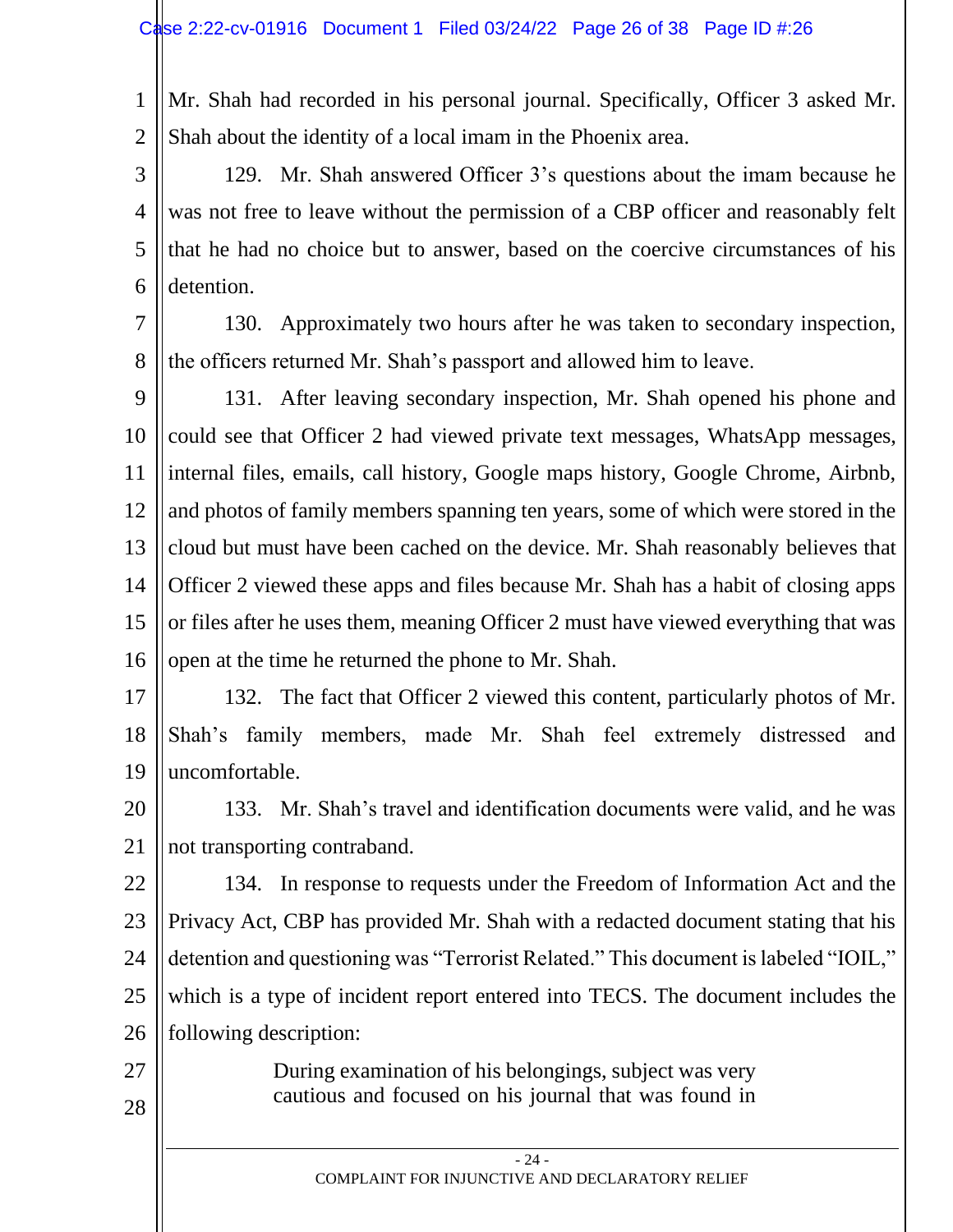1

2

3

4

5

6

7

8

9

10

11

12

13

14

15

16

17

18

19

20

21

22

23

24

25

his hand carry. Subject demanded for us not to read his journal because he felt that it was an invasion of his privacy. [Redacted] Upon reading the journal, some notes regarding his work and religion were found. Subject stated he's self-employed working as a financial trader. Subject didn't want to elaborate on the type of work he does but just mentioned that he is able to work remotely. Subject's notes regarding his religion (Islam) seemed to be passages from an individual he calls [redacted]. Subject stated that he is the Imam at the Islamic Center of the North East Valley located in Scottsdale, AZ. Subject mentioned that he also goes to another mosque but refused to provide the name. Subject claimed he's a devote [sic] Sunni Muslim.

*CBP's religious questioning of Mr. Shah is substantially likely to recur and causes him significant distress.*

135. Before the pandemic, Mr. Shah traveled internationally frequently for leisure and visits with family abroad. He intends to resume traveling internationally in the near future.

136. At primary inspection, CBP officers query TECS to identify a traveler's recent border crossings. Because CBP has a TECS entry stating that Mr. Shah's previous detention and questioning was "Terrorist Related," on information and belief, when Mr. Shah travels internationally again, he is at substantial risk of being referred to secondary inspection upon his return home to the United States and being questioned by CBP officers about his religious beliefs, practices, and associations.

137. CBP and HSI officers asked Mr. Shah intrusive questions about his religious beliefs, practices, and associations because he is a Muslim. In addition, CBP and HSI officers subjected Mr. Shah to retaliatory questioning and searches because he is Muslim, because of the Islamic religious content of his journal, and because he repeatedly invoked his constitutional rights.

26 27 28 138. Religious questioning by CBP and HSI harms Mr. Shah and impedes his religious practice.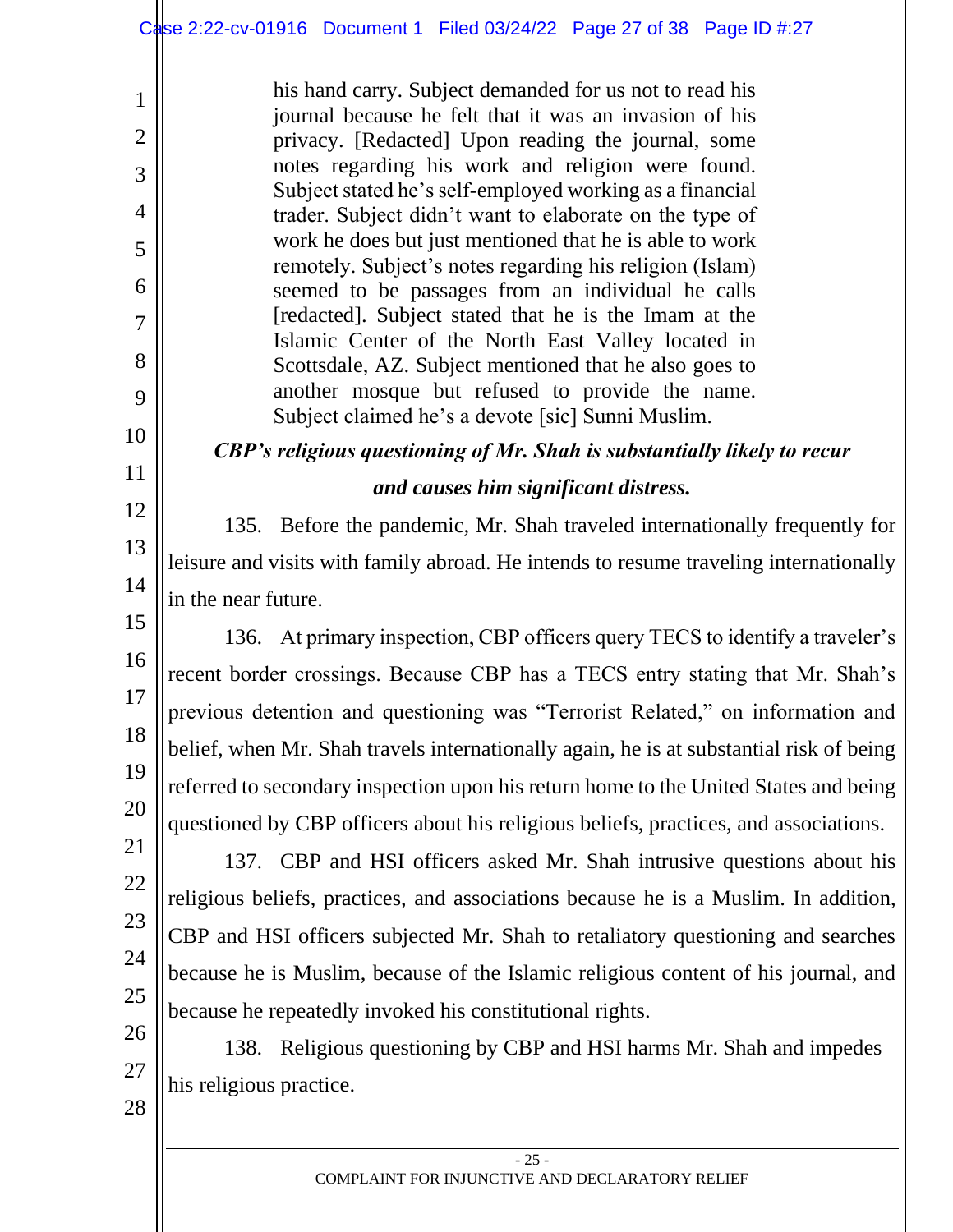1 2 3 4 5 6 7 139. Defendants maintain records pertaining to Mr. Shah's religious beliefs, practices, and associations, as a result of border officers' questioning of Mr. Shah about these topics. In addition, on information and belief, Defendants maintain copies of the contents of his journal and phone, collected in retaliation for the religious contents of the journal and his invocation of his rights. Defendants' unlawful retention of such information in government systems causes Mr. Shah ongoing, irreparable distress and harm for which he has no adequate remedy at law.

8 9 10 11 12 13 14 15 16 17 18 140. CBP's and HSI's invasive questions regarding Mr. Shah's religious beliefs, practices, and associations are insulting and humiliating to him. Border officers convey a message of official disapproval of Islam by (1) targeting Mr. Shah for religious questioning because he is a Muslim, (2) asking specific questions about his Islamic religious beliefs, practices, and associations, and (3) retaining information about his religious beliefs, practices, and associations. In particular, CBP and HSI convey the stigmatizing message that the U.S. government views adherence to Islamic religious beliefs and practices as inherently suspicious, and that Muslim Americans are not entitled to the full constitutional protection afforded to other Americans. Due to this official condemnation of his faith, Mr. Shah feels marginalized and like an outsider when coming home to his own country.

19 20 21 22 23 24 25 26 27 28 141. CBP's and HSI's religious questioning of Mr. Shah also imposes substantial pressure on him to modify his religious practices, contrary to his sincere religious beliefs. As part of his religious practice, Mr. Shah regularly writes in a personal journal. These writings include expressions of his beliefs and devotion and other notes pertaining to his faith and religious practice. Mr. Shah's journal is a vital outlet for his religious expression. In meditating on religious questions or issues, he often revisits his previous entries and draws on them for spiritual inspiration. However, the next time Mr. Shah travels internationally, he intends to leave his journal at home to avoid having it become a basis for Defendants' practice of targeting Muslims for religious questioning. As a result, he will be unable to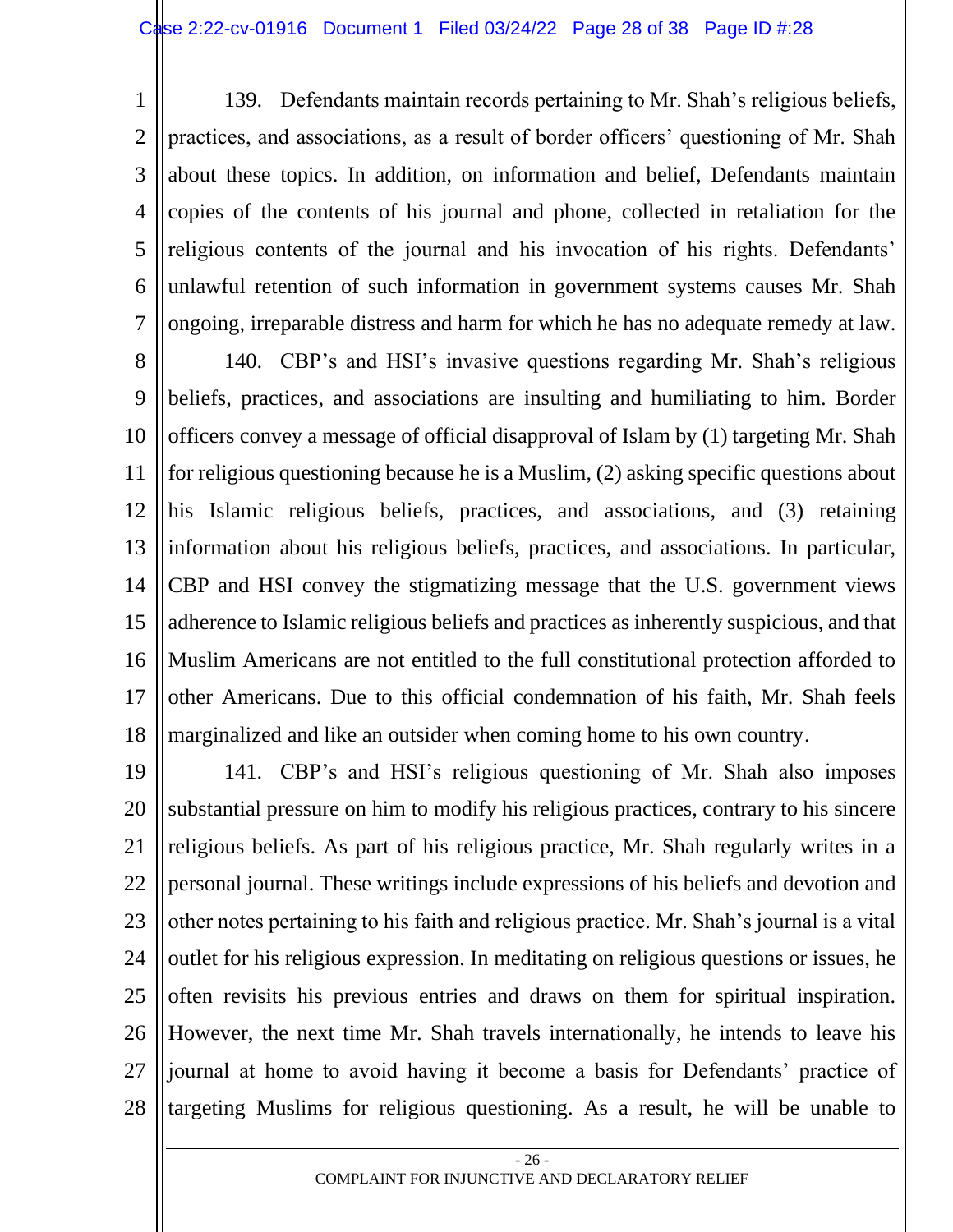1 2 document his religious expression and thoughts or consult previous entries while he is out of the country.

3 4 5 6 142. Mr. Shah is proud to be a Muslim, and the prospect of leaving his journal at home when traveling internationally is distressing to him. Nevertheless, he intends to take this protective measure to avoid incurring additional religious questioning and retaliatory scrutiny by CBP and HSI.

7 8 9 10 11 143. Mr. Shah feels violated and humiliated by the border officers' religious questioning and retaliatory searches. He remains extremely concerned about the private information Defendants retain from his journal and phone, as well as the information they retain about his personal religious beliefs, practices, and associations.

| 12 | <b>CAUSES OF ACTION</b>                                                                 |
|----|-----------------------------------------------------------------------------------------|
| 13 | <b>CLAIM I</b>                                                                          |
| 14 | <b>Violation of the First Amendment</b>                                                 |
| 15 | <b>Establishment Clause</b>                                                             |
| 16 | (by all Plaintiffs against all Defendants)                                              |
| 17 | Plaintiffs herein incorporate by reference the allegations above.<br>144.               |
| 18 | The "clearest command" of the Establishment Clause requires the<br>145.                 |
| 19 | government to adhere to a rigid "principle of denominational neutrality"—neither        |
| 20 | favoring nor disfavoring any particular religious sect. Larson v. Valente, 456 U.S.     |
| 21 | 228, 244-46 (1982). Where government action "discriminates among religions" in          |
| 22 | violation of this fundamental principle, strict scrutiny applies. <i>Id.</i>            |
| 23 | 146. Defendants' border officers have subjected Plaintiffs to religious                 |
| 24 | questioning on at least ten separate occasions, and Defendants retain Plaintiffs'       |
| 25 | responses to such questioning.                                                          |
| 26 | 147. Defendants engage in a policy and/or practice of singling out and                  |
| 27 | targeting Muslims, including Plaintiffs, for religious questioning during secondary     |
| 28 | inspections because of their adherence to Islam. As part of this policy and/or practice |
|    | $-27-$                                                                                  |
|    | COMPLAINT FOR INJUNCTIVE AND DECLARATORY RELIEF                                         |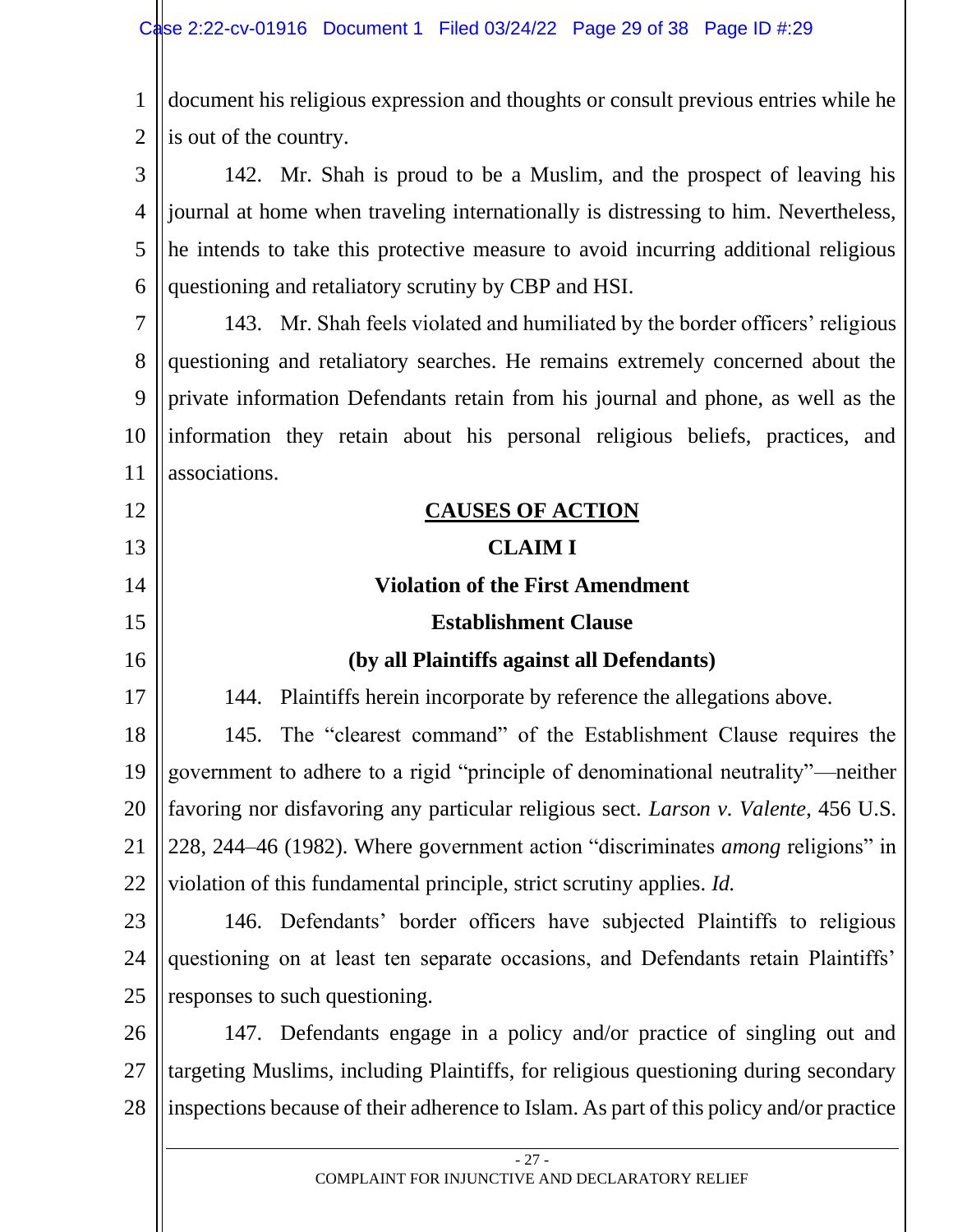1 2 3 of religious questioning, Defendants retain records that reflect answers to religious questions and thus contain information about the religious beliefs, practices, and associations of Muslims, including Plaintiffs.

4 5 6 7 8 148. Defendants' conduct, as set forth above, violates the fundamental principle of denominational neutrality by targeting Muslims for religious questioning during secondary inspections. Americans who practice other faiths are not routinely subject to similar questioning about their beliefs and practices during secondary inspections.

9 10 11 149. Defendants' conduct, as set forth above, does not further any compelling government interest and is not narrowly tailored to achieve any such interest.

12 13 14 15 150. Defendants' conduct, as set forth above, also does not have a predominantly secular purpose. Rather, it has the predominant purpose and effect of inhibiting and conveying hostility toward Islam and its adherents, including Plaintiffs. It also fosters excessive government entanglement with religion.

16 17 18 151. Defendants' conduct, as set forth above, is also religiously coercive because it places substantial pressure on Muslims, including Plaintiffs, to hide, suppress, or otherwise alter their faith and religious practice.

19 20 21 22 23 24 25 26 27 28 152. Alternatively, even if Defendants do not engage in a policy and/or practice of singling out Muslims in particular for religious questioning, Defendants' border officers nevertheless subject Plaintiffs to intrusive religious questioning; Defendants retain records reflecting answers to such questioning; and Defendants have a policy and/or practice of subjecting travelers to religious questioning during secondary inspections. This policy and/or practice does not have a predominantly secular purpose. Its predominant purpose and effect are to inhibit and convey hostility toward religion by subjecting travelers to intrusive and personal questioning about their religious beliefs. It also fosters excessive government entanglement with religion. Moreover, subjecting travelers of any faith to religious questioning during

- 28 - COMPLAINT FOR INJUNCTIVE AND DECLARATORY RELIEF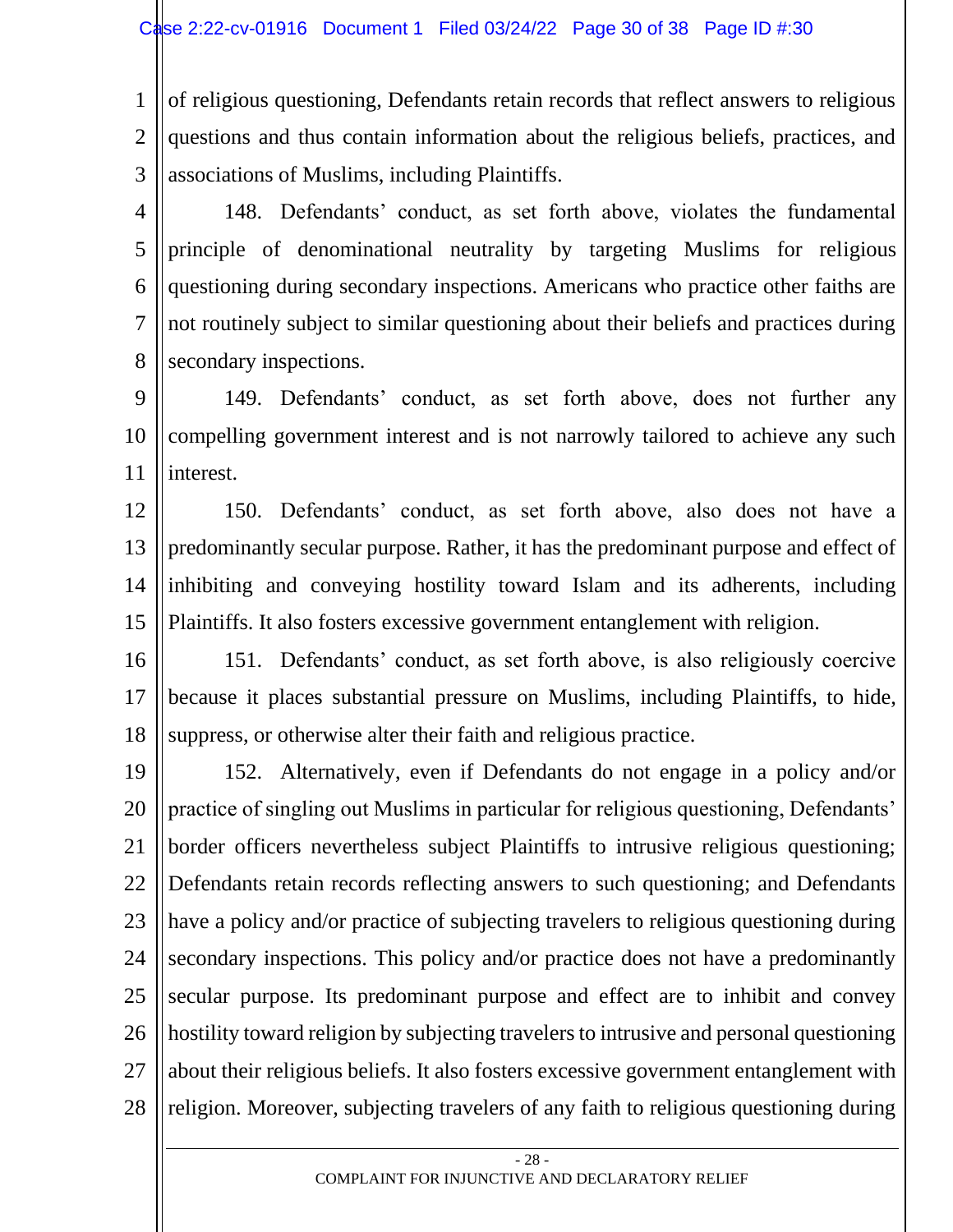1 2 3 secondary inspection is religiously coercive because it places substantial pressure on people of faith, including Plaintiffs, to hide, suppress, or otherwise alter their faith and religious practice.

4 5 6 153. As a result, Defendants have violated the Establishment Clause of the First Amendment to the U.S. Constitution and will continue to do so if Plaintiffs are not afforded the relief below.

# **CLAIM II**

# **Violation of the First Amendment**

# **(by all Plaintiffs against all Defendants)**

**Free Exercise Clause**

154. Plaintiffs herein incorporate by reference the allegations above.

12 13 14 15 16 17 18 155. The Free Exercise Clause "protect[s] religious observers against unequal treatment" and '"guard[s] against the government's imposition of "special disabilities on the basis of religious views or religious status.'" *Trinity Lutheran Church of Columbia, Inc. v. Comer*, 137 S. Ct. 2012, 2019, 2021 (2017) (internal quotation marks and citations omitted). Government actions that treat individuals unequally based on their religious status are subject to the "strictest scrutiny." *Id.* at 2019.

19 20 21 156. Defendants' border officers have subjected Plaintiffs to religious questioning on at least ten separate occasions, and Defendants retain Plaintiffs' responses to such questioning.

22 23 24 25 26 27 157. Defendants engage in a policy and/or practice of singling out and targeting Muslims, including Plaintiffs, for religious questioning during secondary inspections because of their adherence to Islam. As part of this policy and/or practice of religious questioning, Defendants retain records that reflect answers to religious questions and thus contain information about the religious beliefs, practices, and associations of Muslims, including Plaintiffs.

28

7

8

9

10

11

158. Defendants' conduct, as set forth above, is not religiously neutral or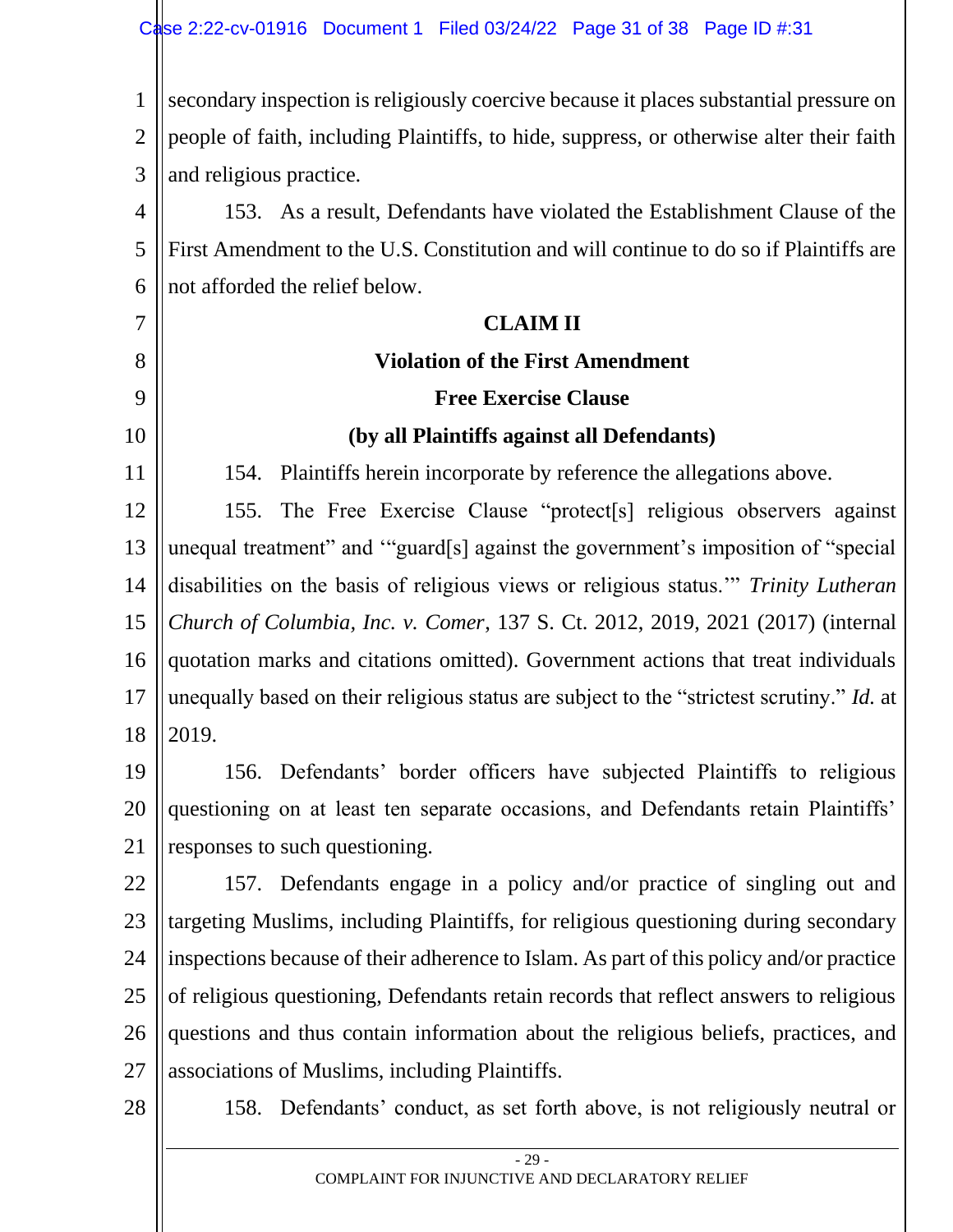1 2 3 generally applicable. It treats Muslims unequally vis-à-vis travelers of other faiths and, based on their religious status, imposes on Muslims special disabilities while traveling.

4 5 6 159. Defendants' conduct, as set forth above, does not advance any compelling government interest and is not narrowly tailored to achieve any such interest.

7 8 9 10 11 12 13 14 15 160. Alternatively, even if Defendants do not engage in a policy and/or practice of singling out Muslims in particular for religious questioning, Defendants' border officers nevertheless subject Plaintiffs to intrusive religious questioning; Defendants retain records reflecting answers to such questioning; and Defendants have a policy and/or practice of subjecting travelers to religious questioning during secondary inspections. This policy and/or practice targets people of faith based on their religious status and is thus subject to strict scrutiny. It does not advance any compelling government interest and is not narrowly tailored to achieve any such interest.

16 17 18 161. As a result, Defendants have violated the Free Exercise Clause of the First Amendment to the U.S. Constitution and will continue to do so if Plaintiffs are not afforded the relief below.

# **CLAIM III**

# **Violation of the First Amendment Right to Free Association (by all Plaintiffs against all Defendants)** 162. Plaintiffs herein incorporate by reference the allegations above.

19

20

21

22

23

24 25 26 27 28 163. The Supreme Court has "long understood as implicit in the right to engage in activities protected by the First Amendment a right to associate with others," and has recognized "the vital relationship between freedom to associate and privacy in one's associations." *Americans for Prosperity Found. v. Bonta*, 141 S. Ct. 2373, 2382 (2021) (internal quotation marks and citations omitted). Government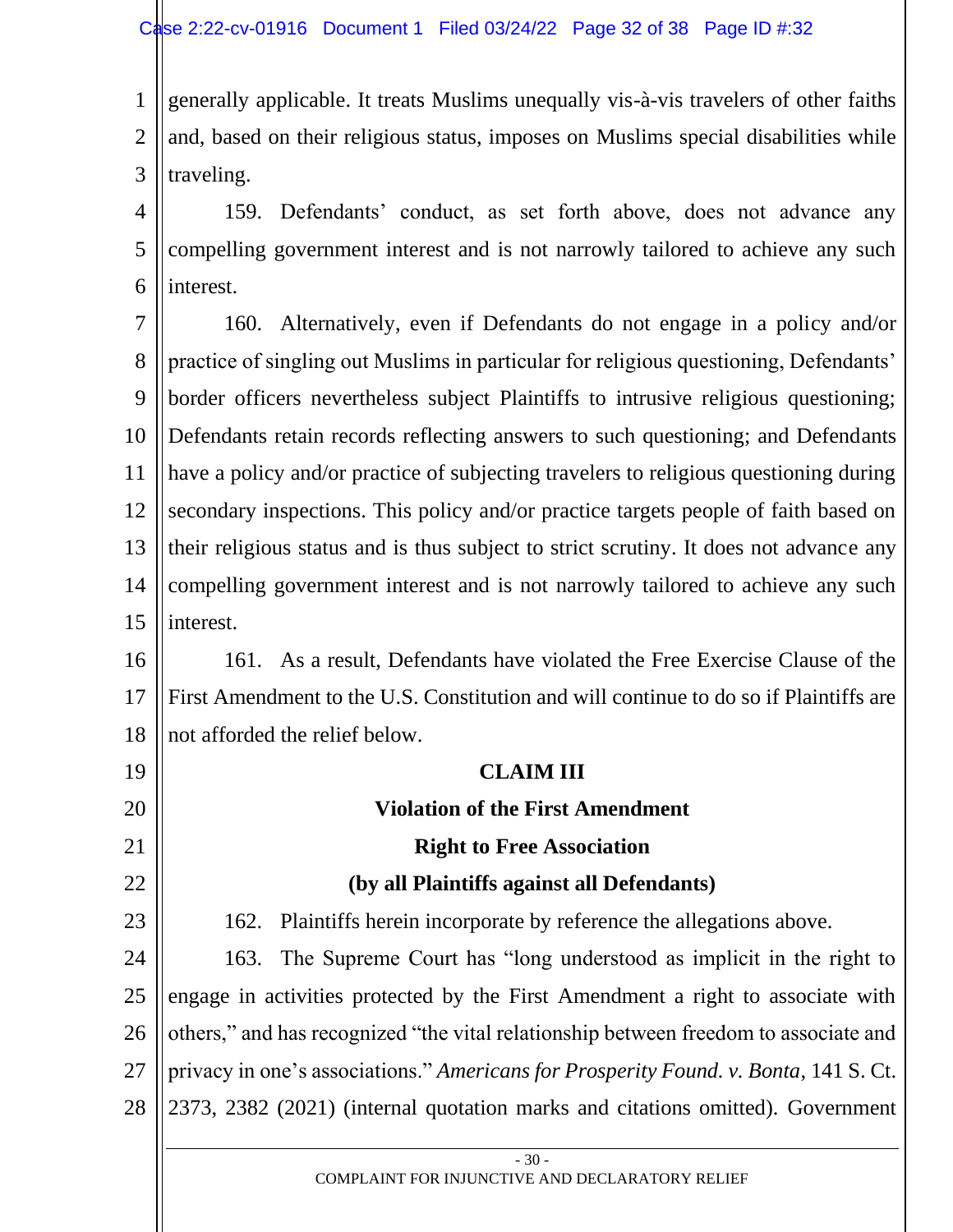1 2 actions compelling disclosure of one's associations are subject to exacting scrutiny. *Id.* at 2383–84.

3 4 5 164. Defendants' border officers have repeatedly subjected Plaintiffs to questioning about their religious associations, and Defendants retain Plaintiffs' responses to such questioning.

6 7 8 9 10 11 165. Defendants engage in a policy and/or practice of singling out and targeting Muslims, including Plaintiffs, for questioning about their religious associations during secondary inspections because of their adherence to Islam. As part of this policy and/or practice, Defendants retain records that reflect answers to religious questions and thus contain information about the religious associations of Muslims, including Plaintiffs.

12 13 14 166. Defendants' border officers question Plaintiffs about their religious associations in inherently coercive environments, thereby compelling Plaintiffs to disclose information revealing constitutionally protected associational activities.

15 16 17 167. There is no substantial relationship between Defendants' acquisition of this information and a sufficiently important government interest, and the acquisition is not narrowly tailored to achieve any such interest.

18 19 20 168. There is no substantial relationship between Defendants' retention of this information and a sufficiently important government interest, and the retention is not narrowly tailored to achieve any such interest.

21 22 23 24 25 26 27 28 169. Alternatively, even if Defendants do not engage in a policy and/or practice of singling out Muslims in particular for religious questioning, Defendants' border officers nevertheless subject Plaintiffs to intrusive religious questioning; Defendants retain records reflecting answers to such questioning; and Defendants have a policy and/or practice of subjecting travelers to religious questioning during secondary inspections. There is no substantial relationship between the acquisition or retention of this information and a sufficiently important government interest, and neither the acquisition nor retention is narrowly tailored to achieve any such interest.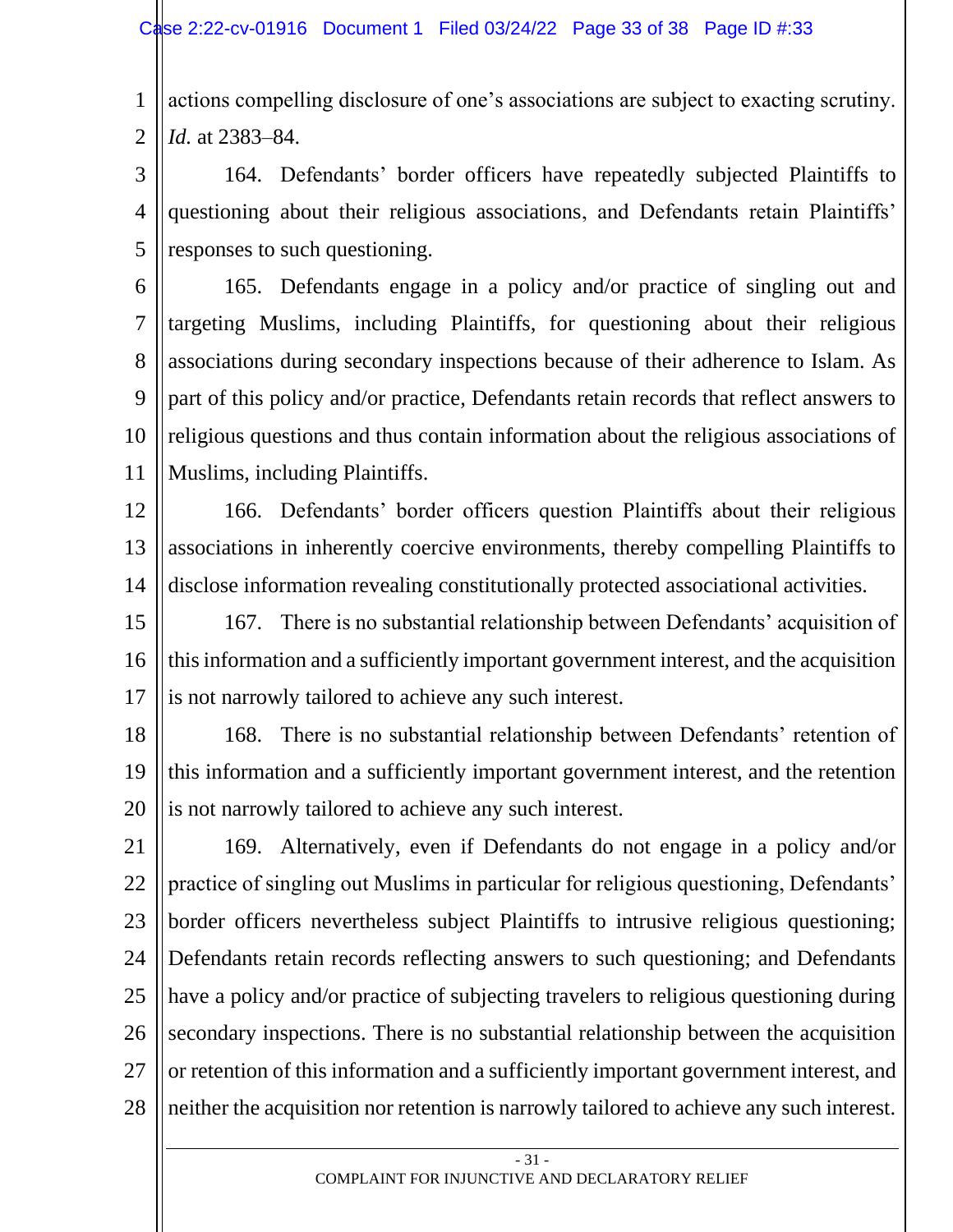1 2 3 4 5 6 7 8 9 10 11 12 13 14 15 16 17 18 19 20 21 22 23 24 25 26 170. As a result, Defendants have violated Plaintiffs' right to free association under the First Amendment to the U.S. Constitution and will continue to do so if Plaintiffs are not afforded the relief below. **CLAIM IV Violation of the First Amendment (Retaliation) (by Mr. Shah against all Defendants)** 171. Plaintiffs herein incorporate by reference the allegations above. 172. Two CBP officers and one HSI officer violated Mr. Shah's First Amendment rights by retaliating against him for exercising his constitutionally protected rights to freedom of religion and freedom of speech. Mr. Shah engaged in constitutionally protected activities, including writing notes about his religious beliefs and practices in a journal that he carried during his travels, and stating to border officers that he did not wish to be searched, that he did not consent to a search of his electronic devices, and that he wanted to stand up for his constitutional rights. 173. The officers' retaliatory adverse actions included prolonged detention; extensive questioning, including but not limited to additional religious questioning; a search of Mr. Shah's phone, including private messages, emails and photos; and a search of Mr. Shah's private journal. 174. The officers' statements and behavior clearly indicated a substantial causal relationship between Mr. Shah's constitutionally protected activity and the retaliatory adverse actions. In particular, the officers' statements and behavior clearly indicated that they took these adverse actions as retaliation for Mr. Shah's religious beliefs reflected in his journal, as well as his statements to the officers invoking his rights. 175. These adverse actions chill Mr. Shah from documenting his religious

27 28 expression and thoughts while out of the country and from asserting his constitutional rights while in secondary inspection. These adverse actions would also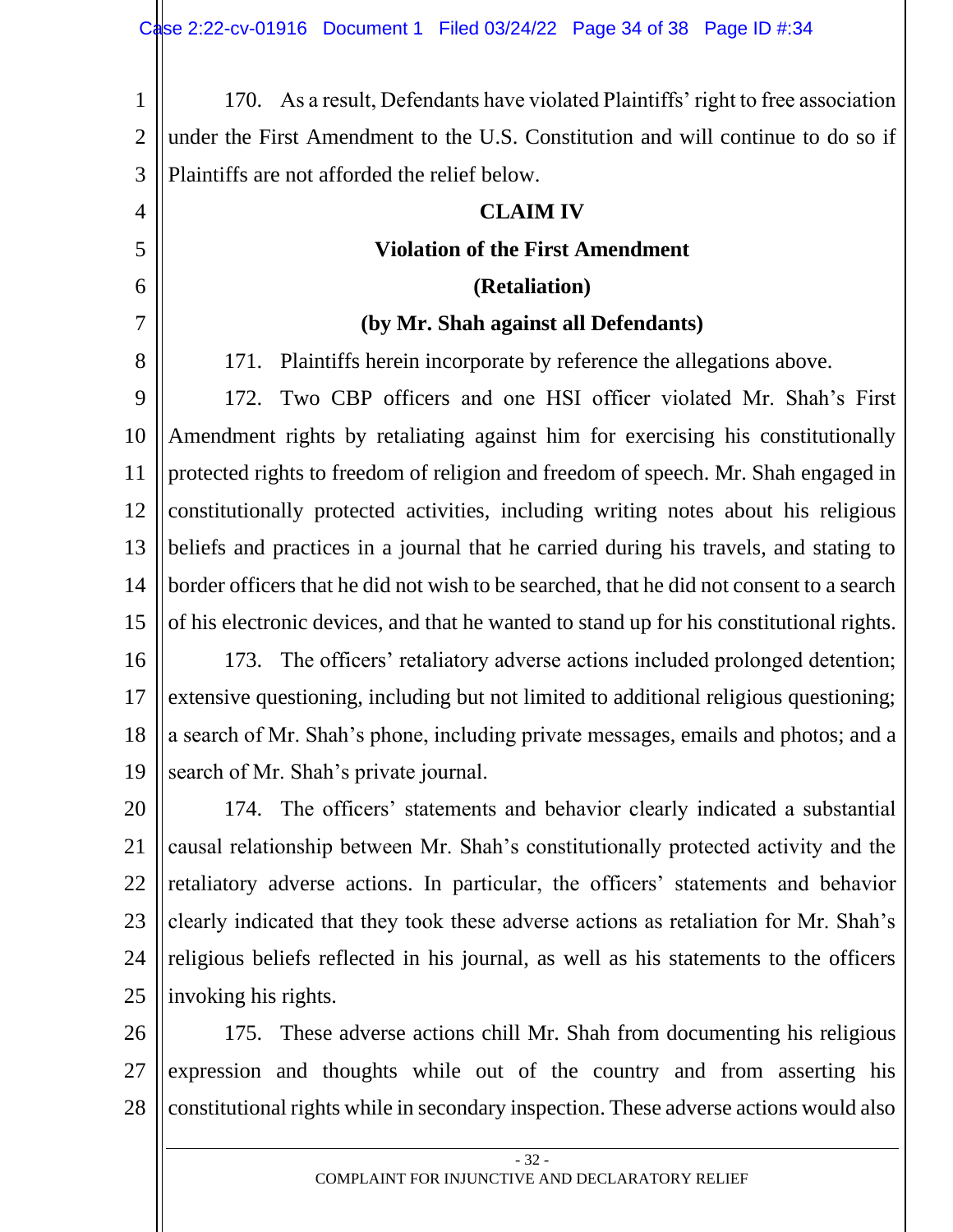1 2 3 4 5 6 7 8 9 10 11 12 13 14 15 16 17 18 19 20 21 22 23 24 25 26 27 chill a person of ordinary firmness from continuing to engage in constitutionally protected activity. 176. Defendants maintain records illegally obtained through the retaliatory searches and questioning. **CLAIM V Violation of the Fifth Amendment Due Process Right to Equal Protection (by all Plaintiffs against all Defendants)** 177. Plaintiffs herein incorporate by reference the allegations above. 178. The Due Process Clause of the Fifth Amendment to the U.S. Constitution provides that "[n]o person shall . . . be deprived of life, liberty, or property, without due process of law." The Due Process Clause contains an equal protection component. Under the right to equal protection, government action discriminating "along suspect lines like . . . religion" is subject to strict scrutiny. *Burlington Northern Railroad Co. v. Ford*, 504 U.S. 648, 651 (1992). 179. Defendants' border officers have subjected Plaintiffs to religious questioning on at least ten separate occasions, and Defendants retain Plaintiffs' responses to such questioning. 180. Defendants engage in a policy and/or practice of singling out and targeting Muslims, including Plaintiffs, for religious questioning during secondary inspections because of their adherence to Islam. As part of this policy and/or practice of religious questioning, Defendants retain records that reflect answers to religious questions and thus contain information about the religious beliefs, practices, and associations of Muslims, including Plaintiffs. 181. Defendants' conduct, as set forth above, discriminates on the basis of religion, a suspect classification, and is thus subject to strict scrutiny. 182. Defendants' conduct, as set forth above, is substantially motivated by

- 33 -

an intent to discriminate against Muslims, on whom it has a disparate effect relative

28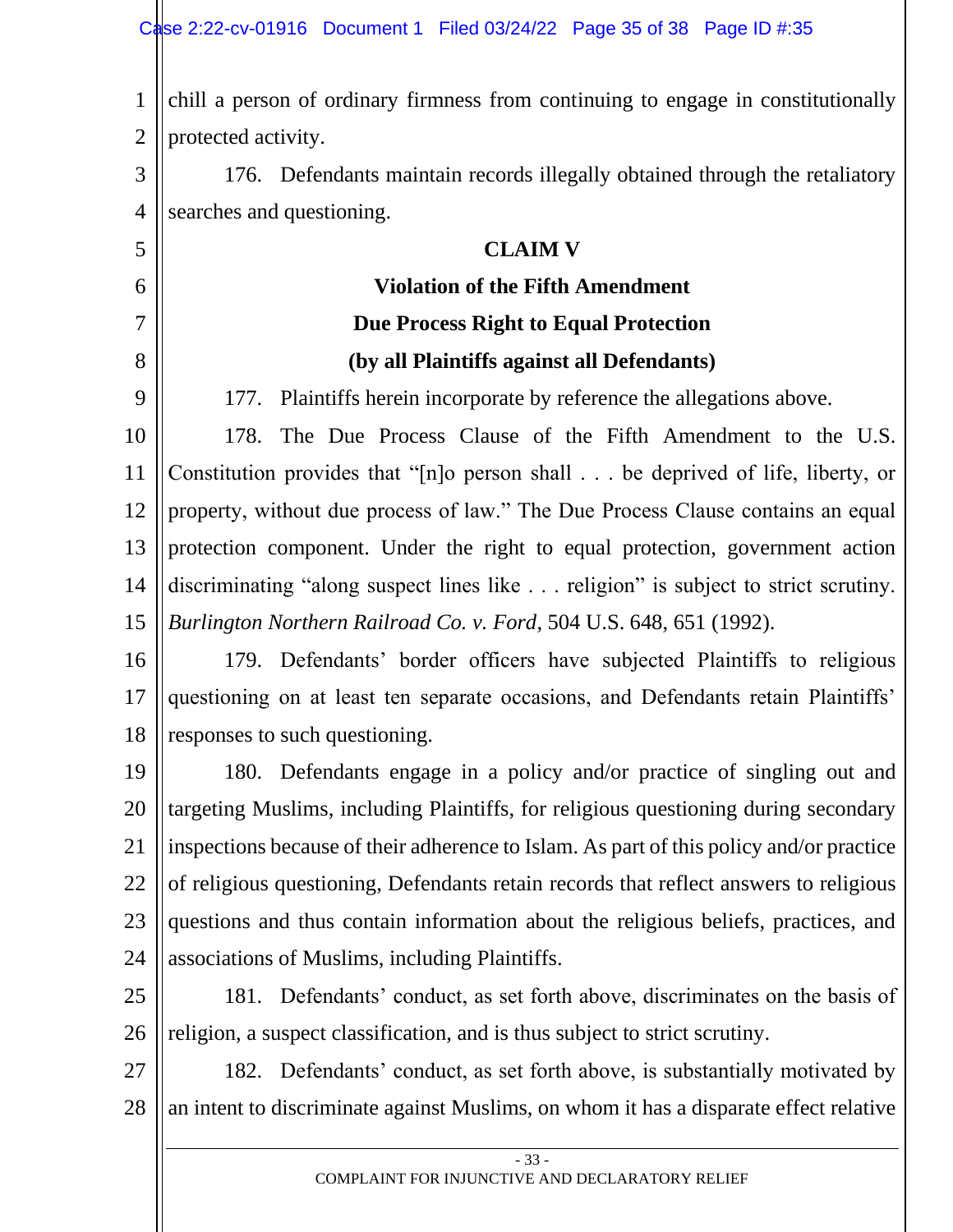1 2 3 to adherents of other faiths, because Defendants' border officers do not routinely subject travelers of other faiths to similar questioning about their religious beliefs and practices.

4 5 6 183. Defendants' conduct, as set forth above, stigmatizes Plaintiffs as Muslims and condemns their religion as one that is the subject of intense suspicion and distrust, different from any other religion.

7 8 9 184. Defendants' conduct, as set forth above, does not advance any compelling government interest and is not narrowly tailored to achieve any such interest.

10 11 12 13 185. By discriminating against Plaintiffs in this manner, Defendants have violated the equal protection component of the Due Process Clause of the Fifth Amendment to the U.S. Constitution and will continue to do so if Plaintiffs are not afforded the relief below.

#### 14 15 16 17 18 19 20 21 22 23 **CLAIM VI Violation of the Religious Freedom Restoration Act, 42 U.S.C. § 2000bb** *et seq.* **(by all Plaintiffs against all Defendants)** 186. Plaintiffs herein incorporate by reference the allegations above. 187. Defendants' border officers have repeatedly subjected Plaintiffs to religious questioning during secondary inspections and have recorded Plaintiffs' responses in DHS databases, where Plaintiffs' personal religious information will be retained for up to three-quarters of a century and accessible to tens of thousands of law enforcement agencies.

24 25 26 27 28 188. Defendants' conduct imposes a substantial burden on Plaintiffs' exercise of their sincerely held religious beliefs because it places on Plaintiffs substantial pressure to modify or eliminate certain religious practices and expression while traveling, in order to avoid calling attention to their religion and being subjected to additional intrusive questioning about it.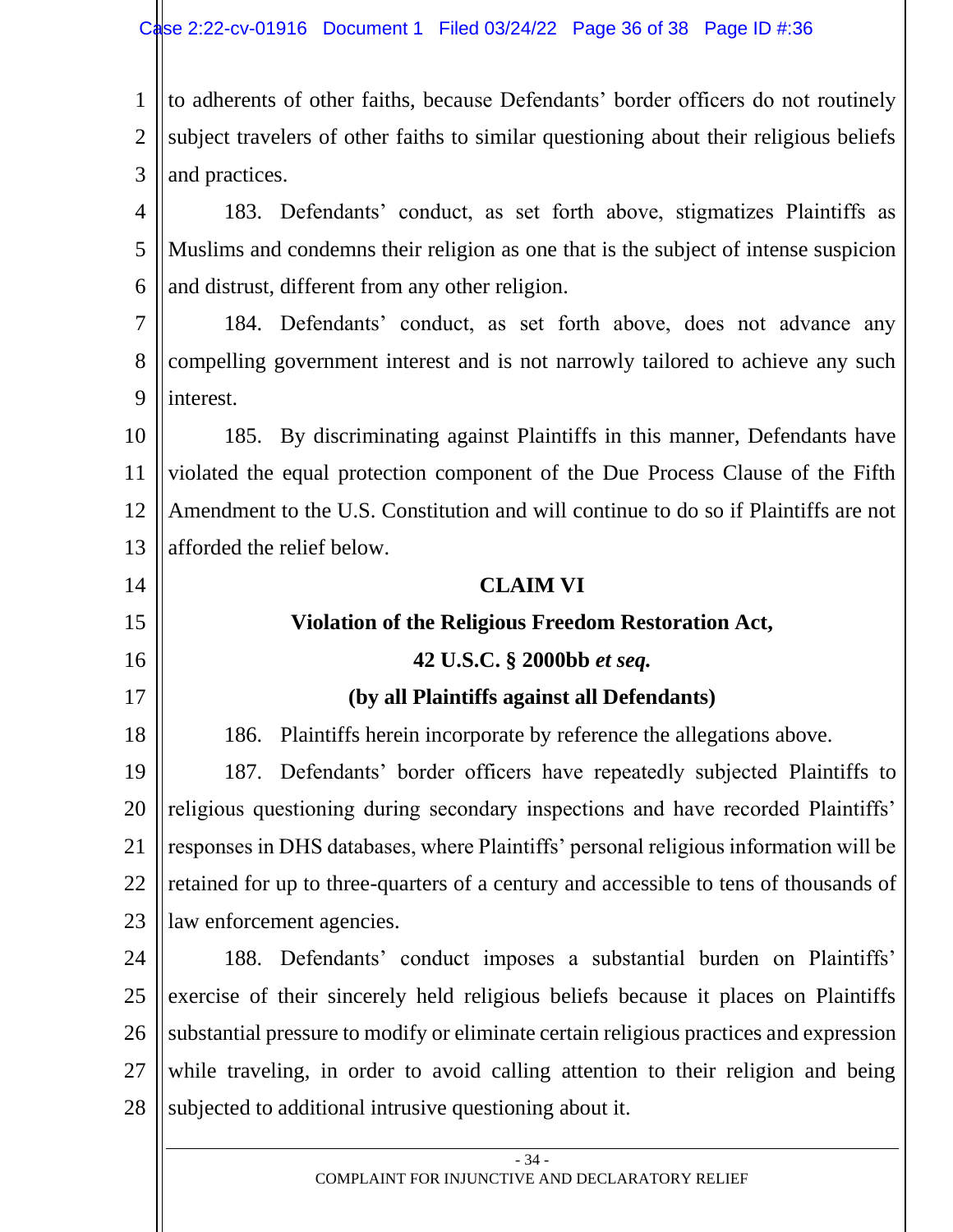| $\mathbf{1}$   |                                                                                        | 189. This substantial burden is not imposed in furtherance of a compelling |  |  |  |  |  |
|----------------|----------------------------------------------------------------------------------------|----------------------------------------------------------------------------|--|--|--|--|--|
| $\overline{2}$ | government interest, and is not the least restrictive means of furthering a compelling |                                                                            |  |  |  |  |  |
| 3              | government interest.                                                                   |                                                                            |  |  |  |  |  |
| $\overline{4}$ | <b>REQUEST FOR RELIEF</b>                                                              |                                                                            |  |  |  |  |  |
| 5              | Wherefore, Plaintiffs respectfully request that this Court:                            |                                                                            |  |  |  |  |  |
| 6              | A.                                                                                     | Declare that the religious questioning of Plaintiffs, as well as the       |  |  |  |  |  |
| 7              |                                                                                        | policies and practices of DHS and CBP described in the complaint,          |  |  |  |  |  |
| 8              |                                                                                        | violate the First and Fifth Amendments to the U.S. Constitution and        |  |  |  |  |  |
| 9              |                                                                                        | RFRA;                                                                      |  |  |  |  |  |
| 10             | <b>B.</b>                                                                              | <i>Enjoin</i> DHS and CBP and their agents, employees, successors, and all |  |  |  |  |  |
| 11             |                                                                                        | others acting in active concert with them from questioning Plaintiffs      |  |  |  |  |  |
| 12             |                                                                                        | about their religious beliefs, practices, and First Amendment-protected    |  |  |  |  |  |
| 13             |                                                                                        | religious associations during future border inspections;                   |  |  |  |  |  |
| 14             | $\mathbf{C}$ .                                                                         | Order Defendants and their agents, employees, successors, and all          |  |  |  |  |  |
| 15             |                                                                                        | others acting in active concert with them to expunge all records they      |  |  |  |  |  |
| 16             |                                                                                        | have retained regarding the unlawful religious questioning of Plaintiffs,  |  |  |  |  |  |
| 17             |                                                                                        | including records reflecting the substance of information that Plaintiffs  |  |  |  |  |  |
| 18             |                                                                                        | were unlawfully compelled to disclose;                                     |  |  |  |  |  |
| 19             | D.                                                                                     | Order Defendants and their agents, employees, successors, and all          |  |  |  |  |  |
| 20             |                                                                                        | others acting in active concert with them to expunge all records that      |  |  |  |  |  |
| 21             |                                                                                        | were collected as a result of retaliatory action against Mr. Shah;         |  |  |  |  |  |
| 22             | Ε.                                                                                     | Award Plaintiffs' counsel reasonable attorneys' fees and litigation        |  |  |  |  |  |
| 23             |                                                                                        | costs, including but not limited to fees, costs, and expenses pursuant to  |  |  |  |  |  |
| 24             |                                                                                        | 28 U.S.C. § 2412; and                                                      |  |  |  |  |  |
| 25             | F.                                                                                     | <i>Grant</i> such other and further relief as the Court deems proper.      |  |  |  |  |  |
| 26             |                                                                                        |                                                                            |  |  |  |  |  |
| 27             |                                                                                        |                                                                            |  |  |  |  |  |
| 28             |                                                                                        |                                                                            |  |  |  |  |  |
|                |                                                                                        | $-35-$                                                                     |  |  |  |  |  |
|                |                                                                                        | COMPLAINT FOR INJUNCTIVE AND DECLARATORY RELIEF                            |  |  |  |  |  |
|                |                                                                                        |                                                                            |  |  |  |  |  |